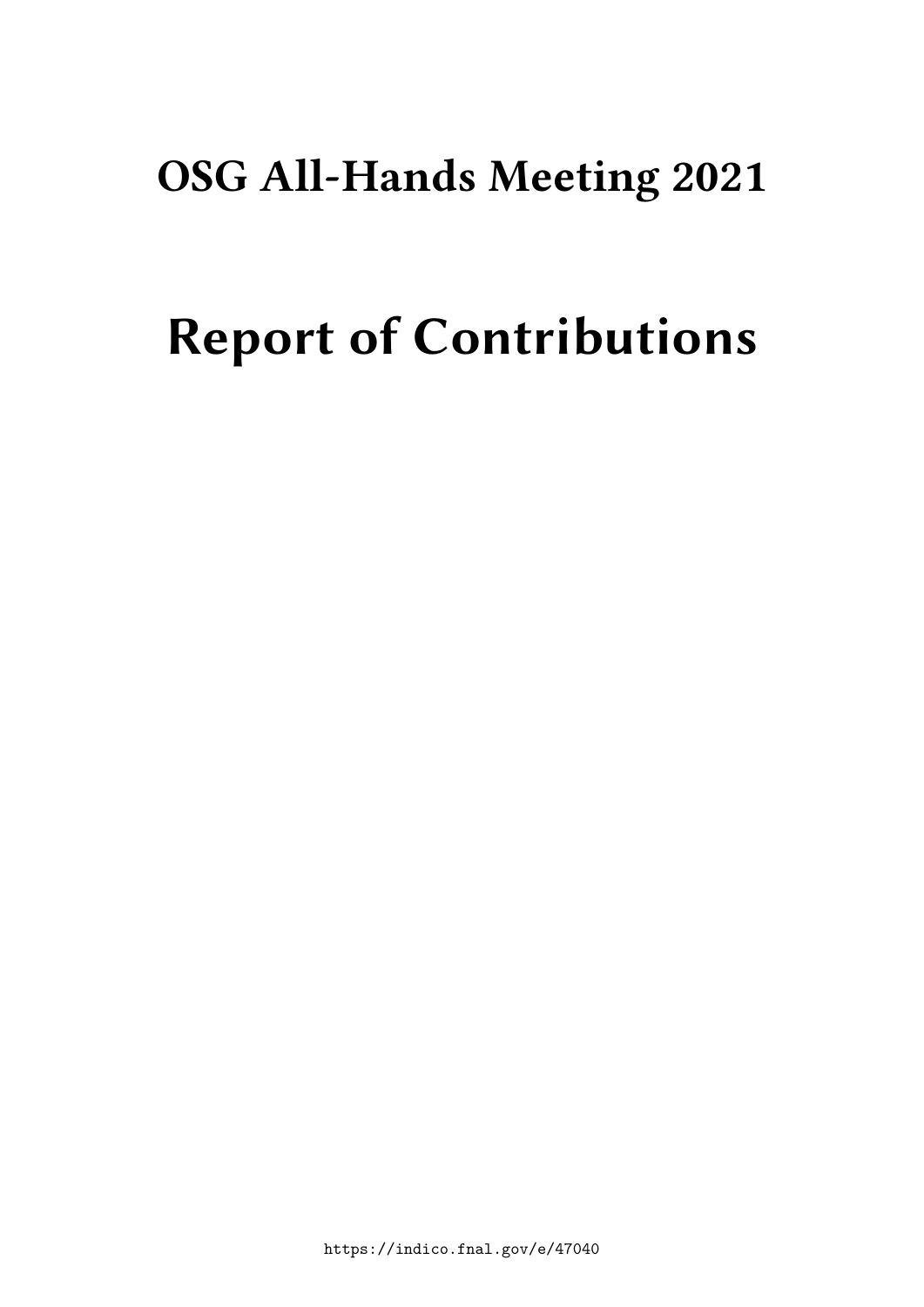Contribution ID: 1 Type: **not specified** 

## **State of impacted research**

*Monday, March 1, 2021 1:30 PM (15 minutes)*

**Presenter:** MICHAEL, Lauren (UW-Madison Center for High Throughput Computing (CHTC))

**Session Classification:** Science Enabled via the Open Science Pool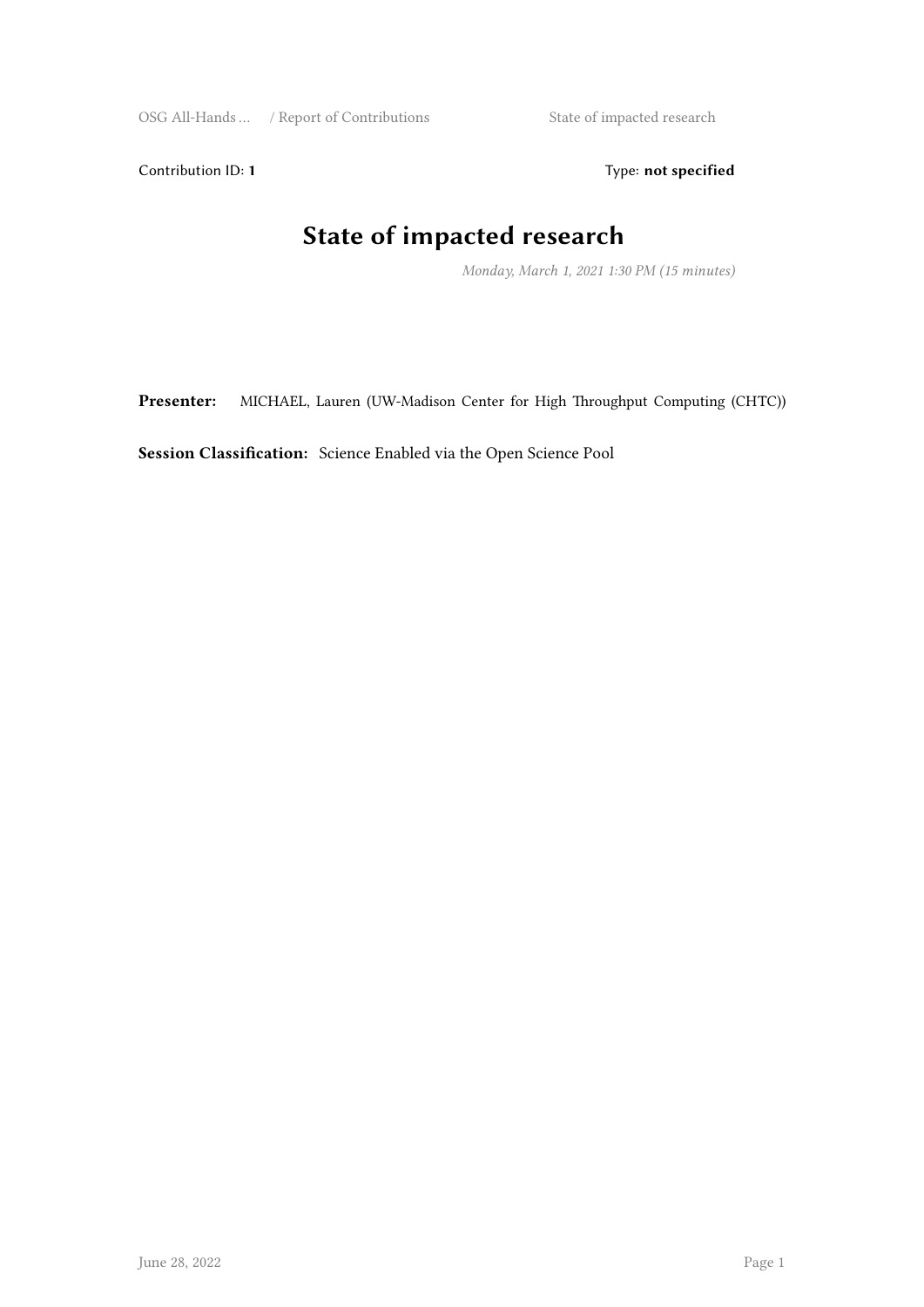Contribution ID: 2 Type: not specified

#### **Towards design of folding inhibitors against SARS-CoV-2 proteins**

*Monday, March 1, 2021 1:45 PM (25 minutes)*

**Presenter:** BITRAN, Amir (Harvard University)

**Session Classification:** Science Enabled via the Open Science Pool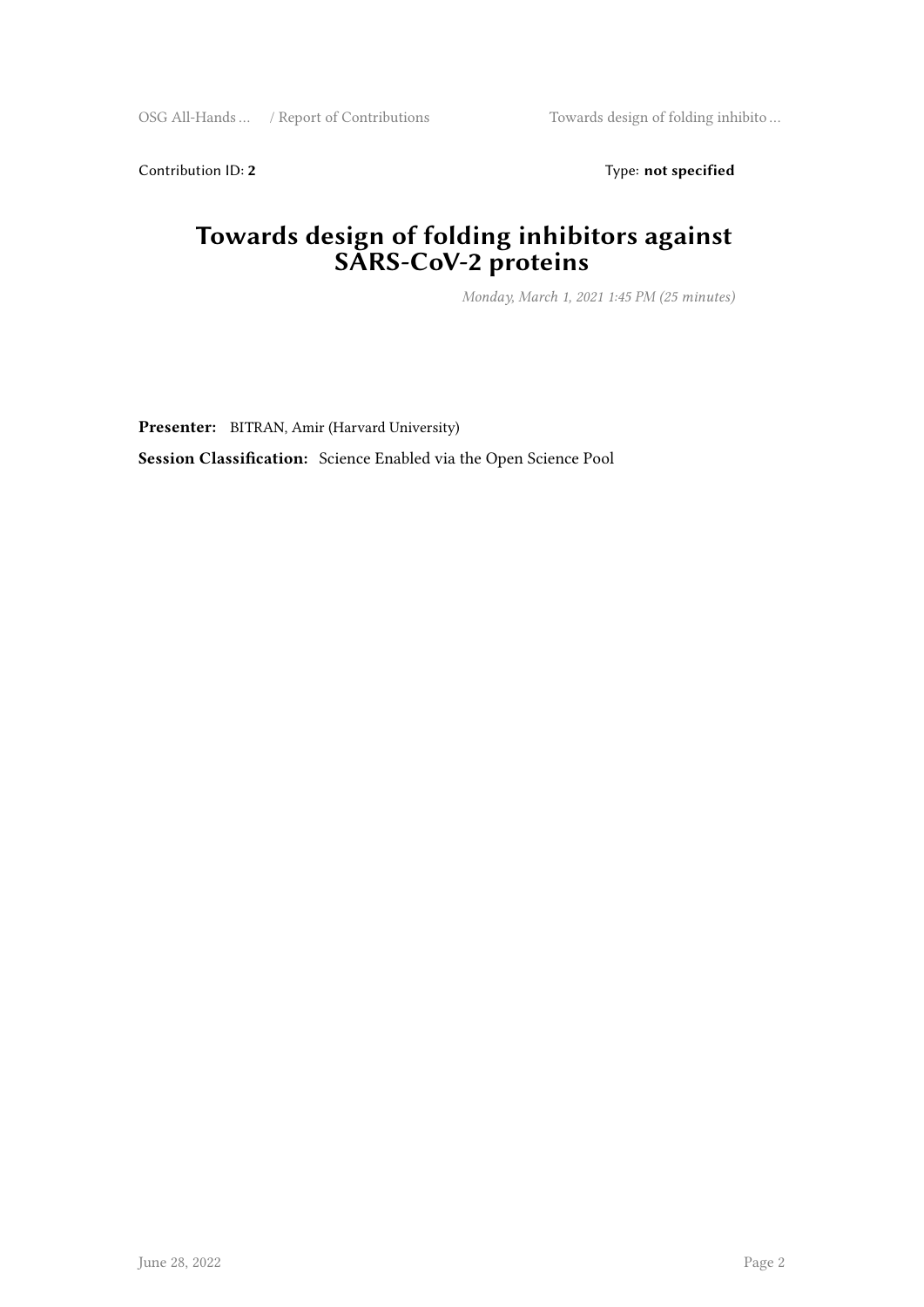Contribution ID: 3 Type: **not specified** 

## **Modeling demand for medical resources**

*Monday, March 1, 2021 2:10 PM (25 minutes)*

**Presenter:** HOWARD, James P. (Johns Hopkins Applied Physics Laboratory) **Session Classification:** Science Enabled via the Open Science Pool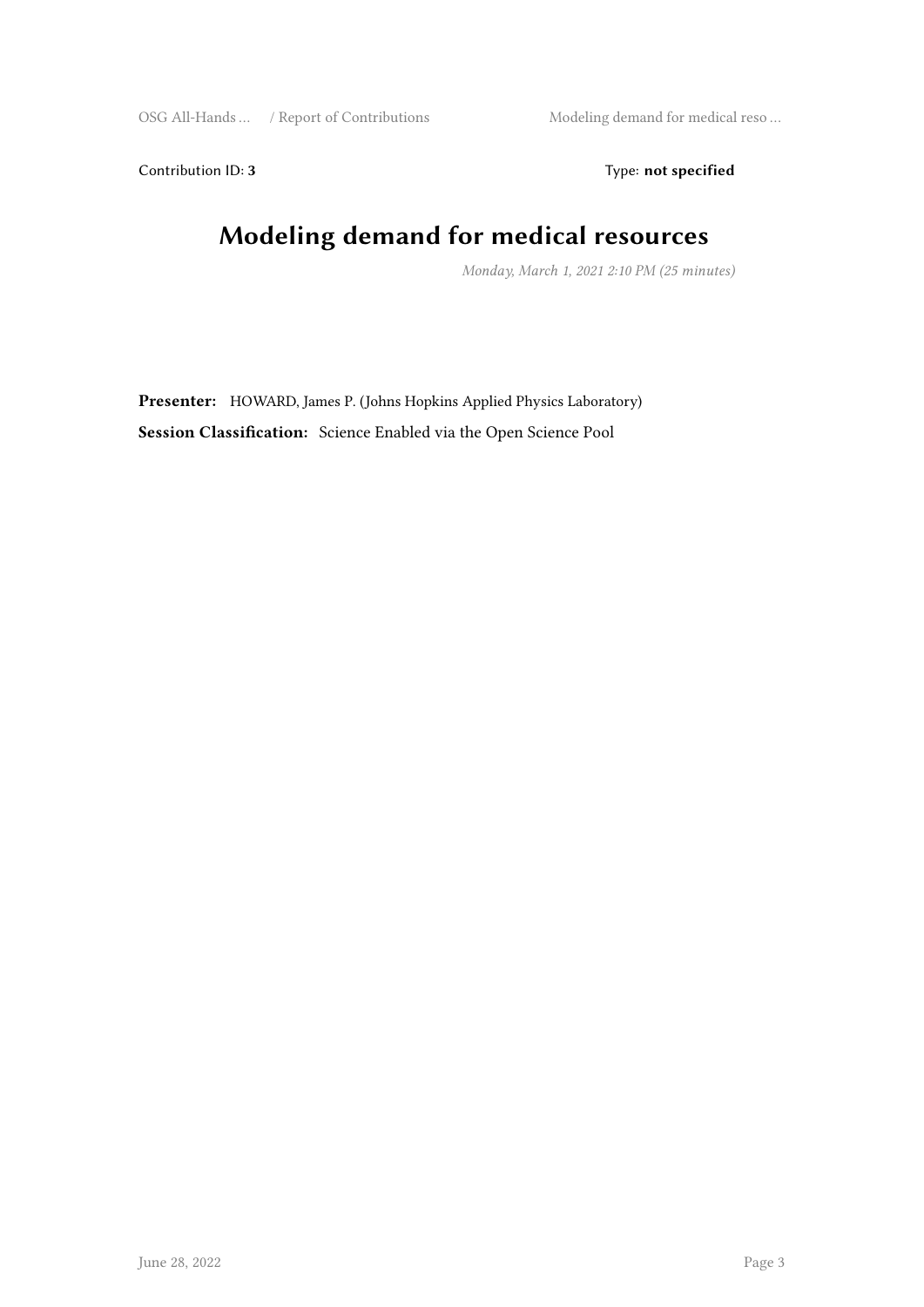OSG All-Hands … / Report of Contributions On the development and extension …

Contribution ID: 4 Type: **not specified** 

#### **On the development and extension of Bayesian historical borrowing to single-level and multilevel models**

*Monday, March 1, 2021 2:35 PM (25 minutes)*

**Presenter:** YAVUZ, Sinan (University of Wisconsin–Madison) **Session Classification:** Science Enabled via the Open Science Pool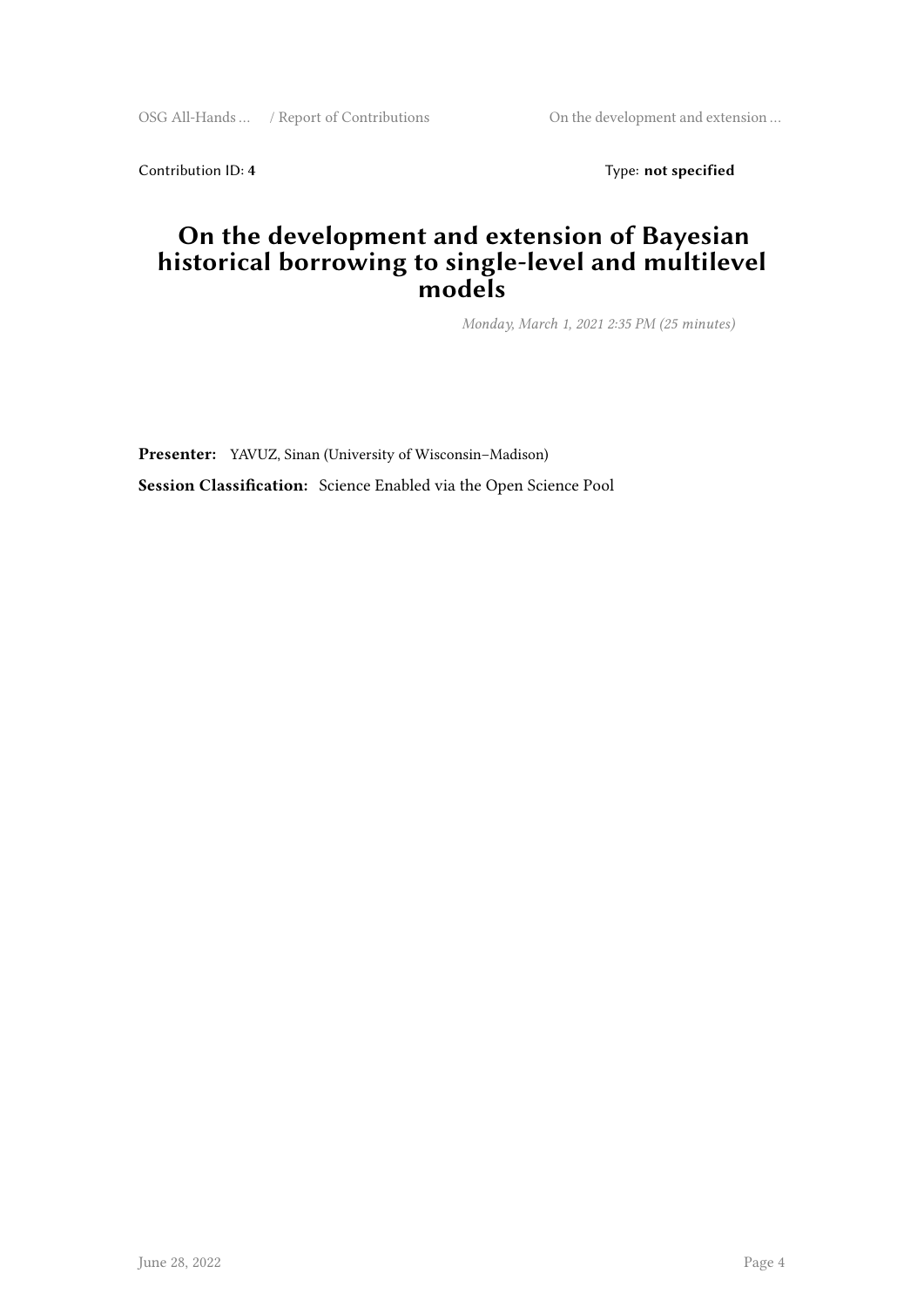Contribution ID: 5 Type: not specified

## **OSG services for campuses**

*Tuesday, March 2, 2021 11:00 AM (25 minutes)*

**Presenter:** MICHAEL, Lauren (UW-Madison Center for High Throughput Computing (CHTC))

**Session Classification:** State of the OSG for Campuses and CC\* Awards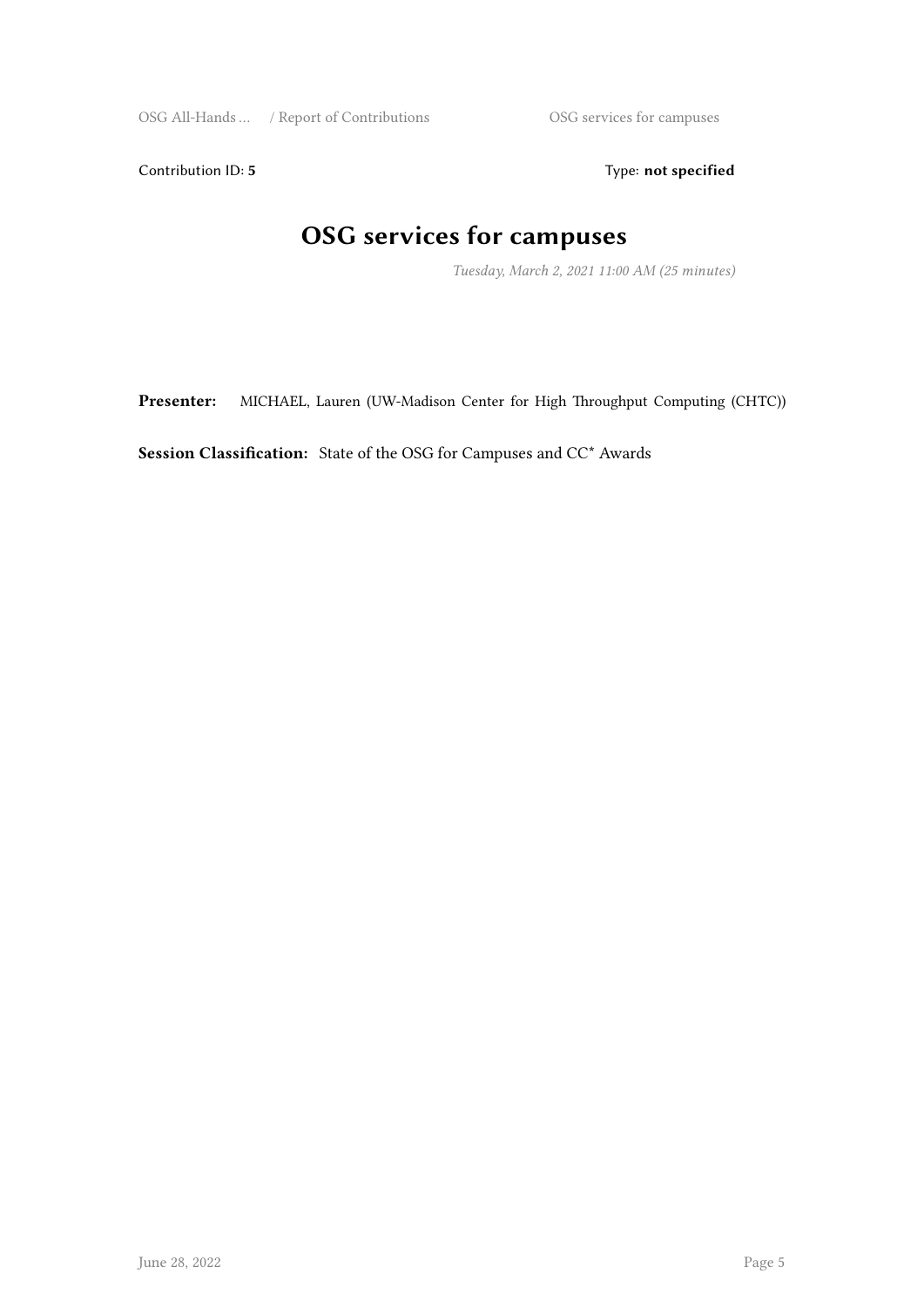Contribution ID: 6 Type: not specified

## **CC\* and campus computing**

*Tuesday, March 2, 2021 11:25 AM (35 minutes)*

**Presenter:** THOMPSON, Kevin (National Science Foundation) **Session Classification:** State of the OSG for Campuses and CC\* Awards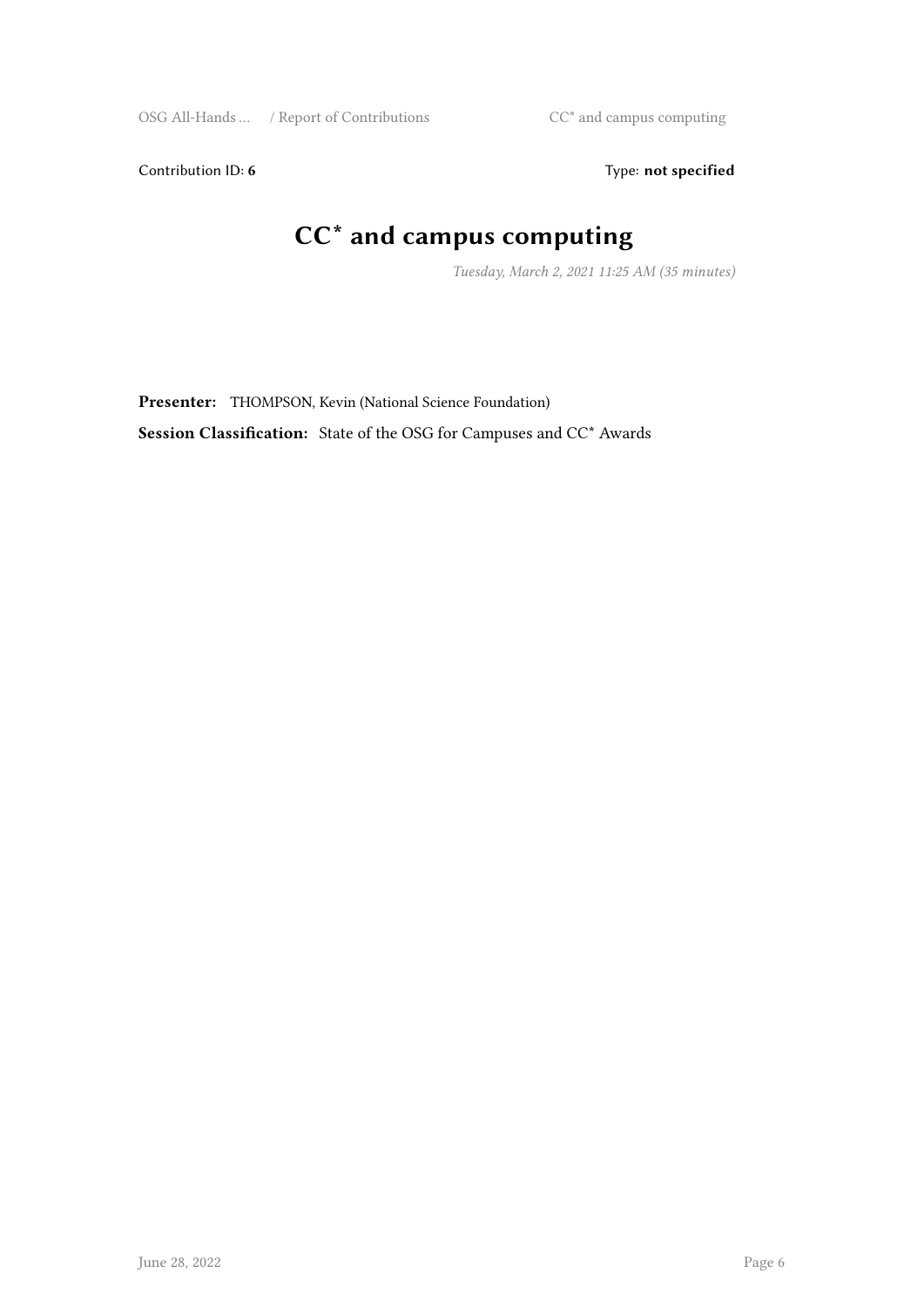Contribution ID: 7 Type: **not specified** 

## **Technical overview of OSG services for campuses**

*Tuesday, March 2, 2021 12:00 PM (30 minutes)*

**Presenter:** BOCKELMAN, Brian

**Session Classification:** State of the OSG for Campuses and CC\* Awards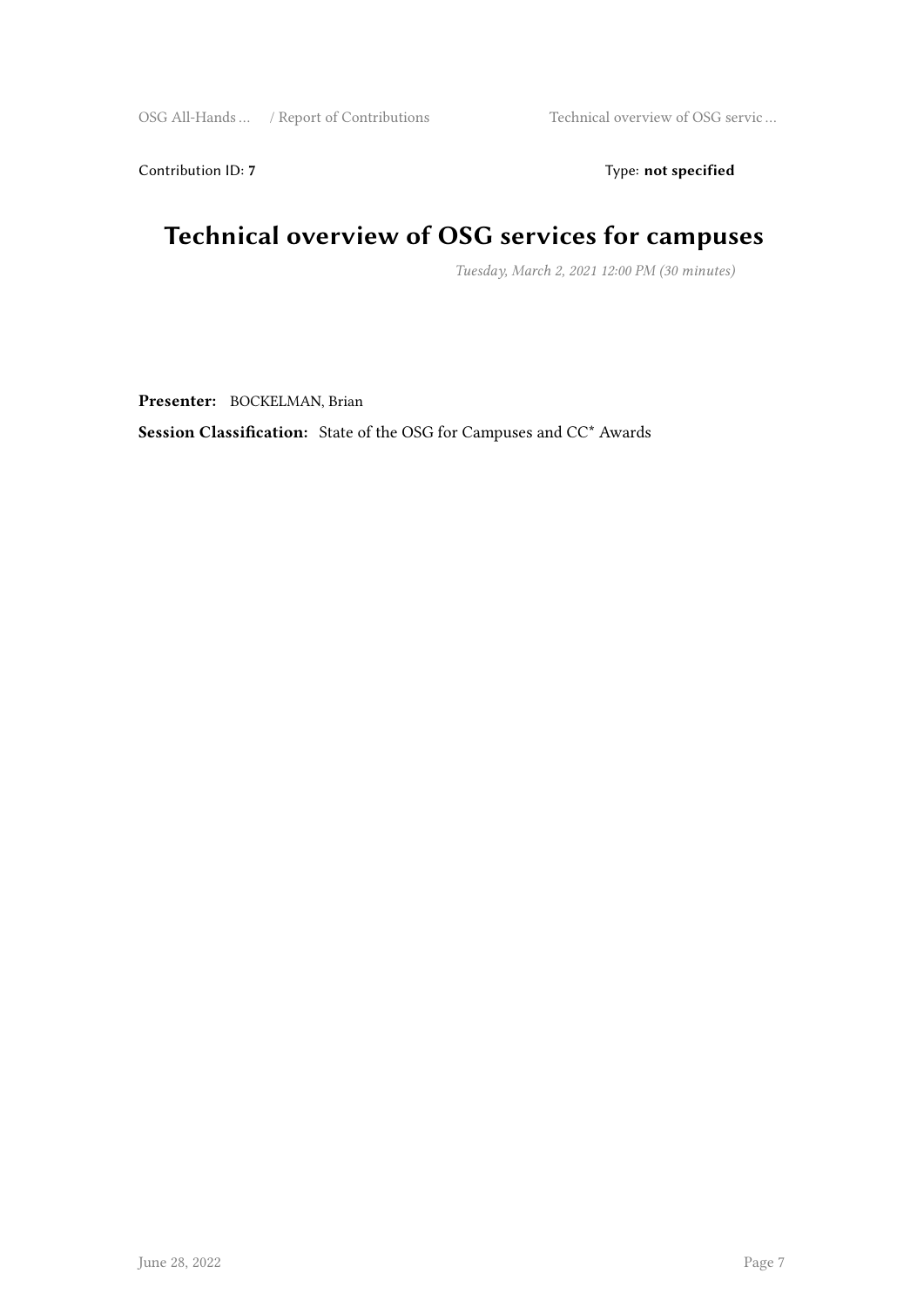Contribution ID: 12 Type: **not specified** 

## **State of the OSG**

*Monday, March 1, 2021 11:00 AM (20 minutes)*

**Presenter:** WUERTHWEIN, Frank (UCSD) **Session Classification:** State of the OSG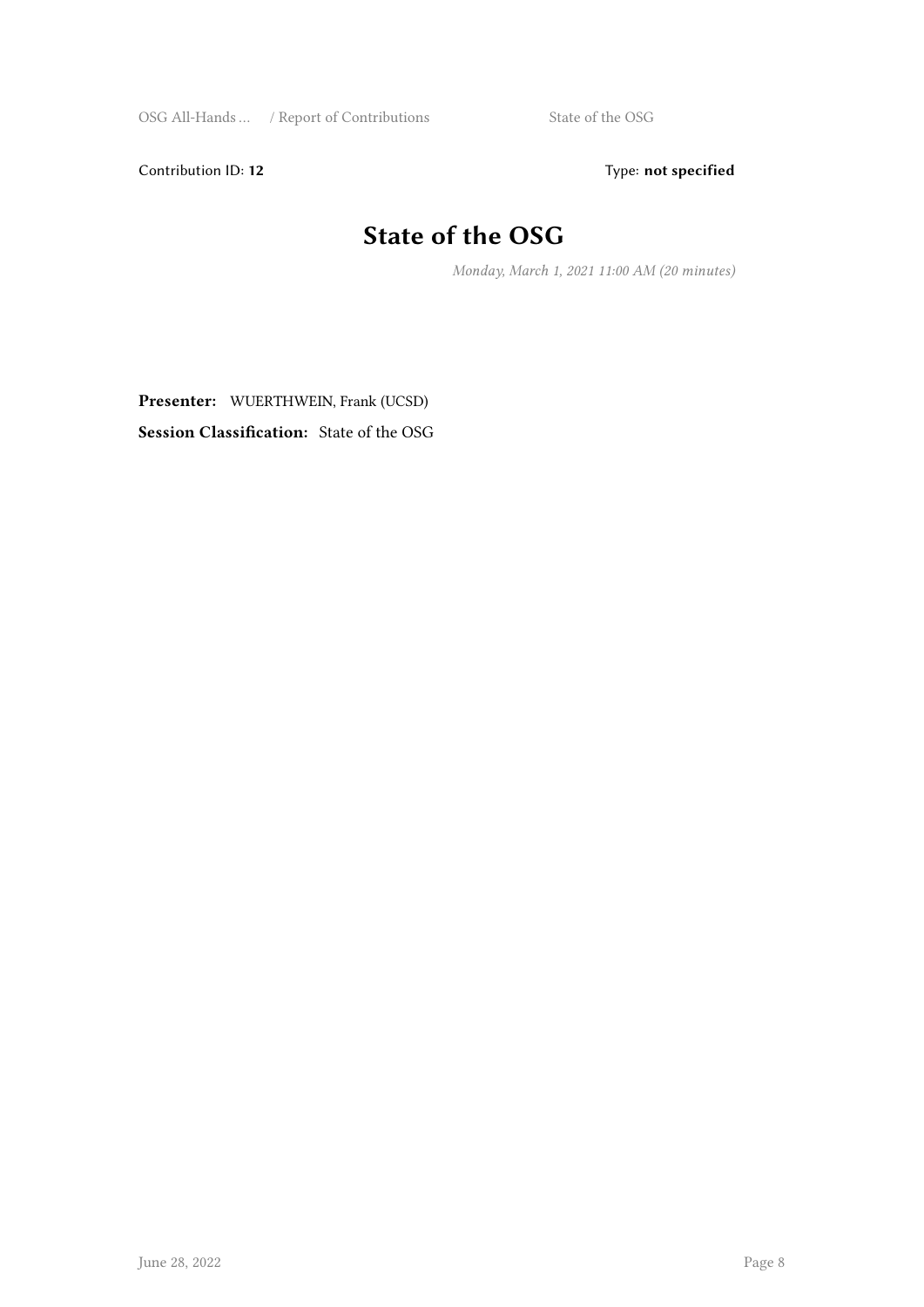Contribution ID: 13 Type: **not specified** 

#### **OSG as an agent for research computing democratization**

*Monday, March 1, 2021 11:20 AM (20 minutes)*

**Presenter:** LIVNY, Miron (UW-Madison, Morgridge institute of Research) **Session Classification:** State of the OSG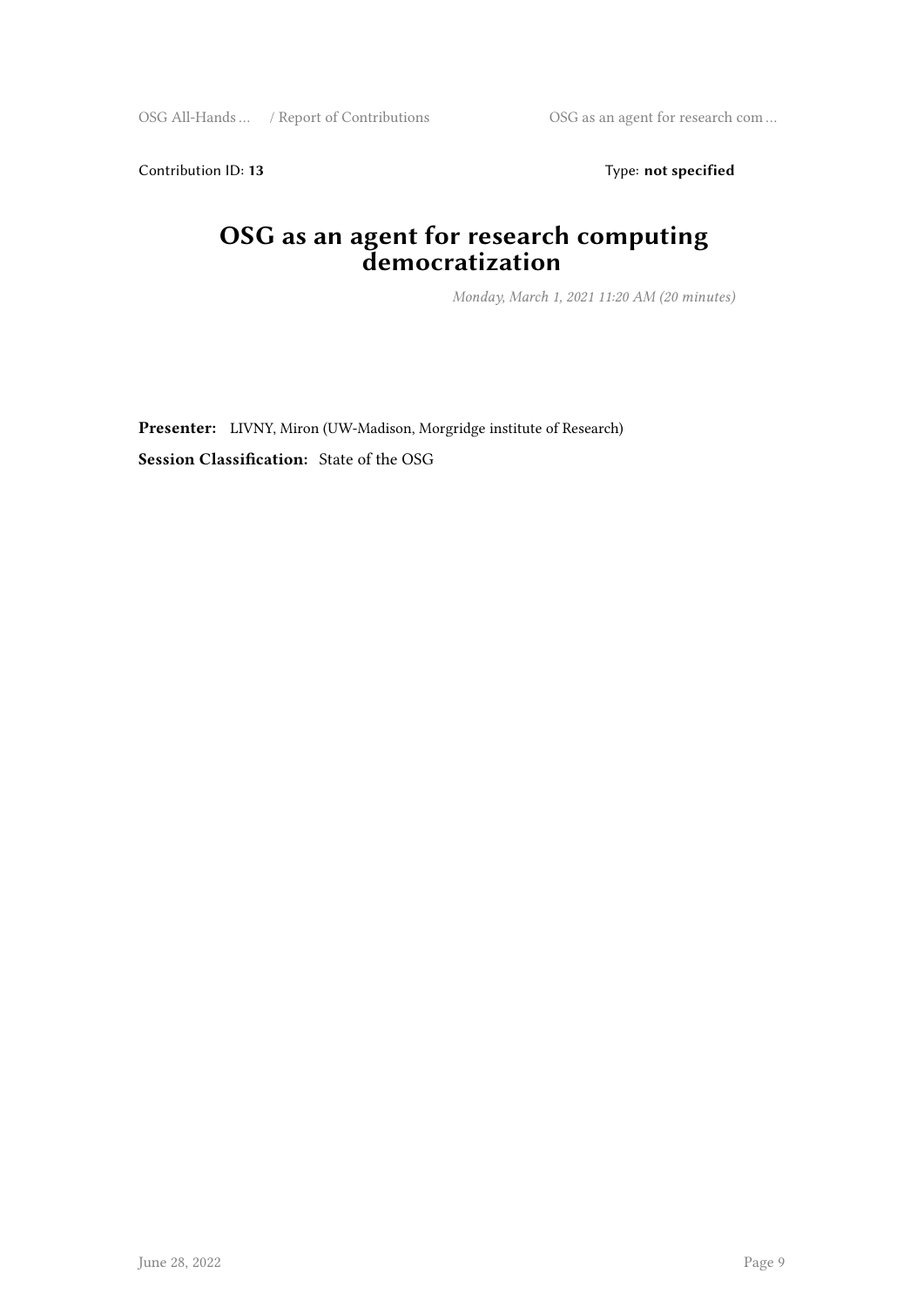Contribution ID: 14 Type: **not specified** 

#### **Data mining in genomics by high-throughput computing (2020 David Swanson Awardee)**

*Monday, March 1, 2021 11:40 AM (25 minutes)*

**Presenter:** LI, Zhonggang (John) (UW-Madison) **Session Classification:** State of the OSG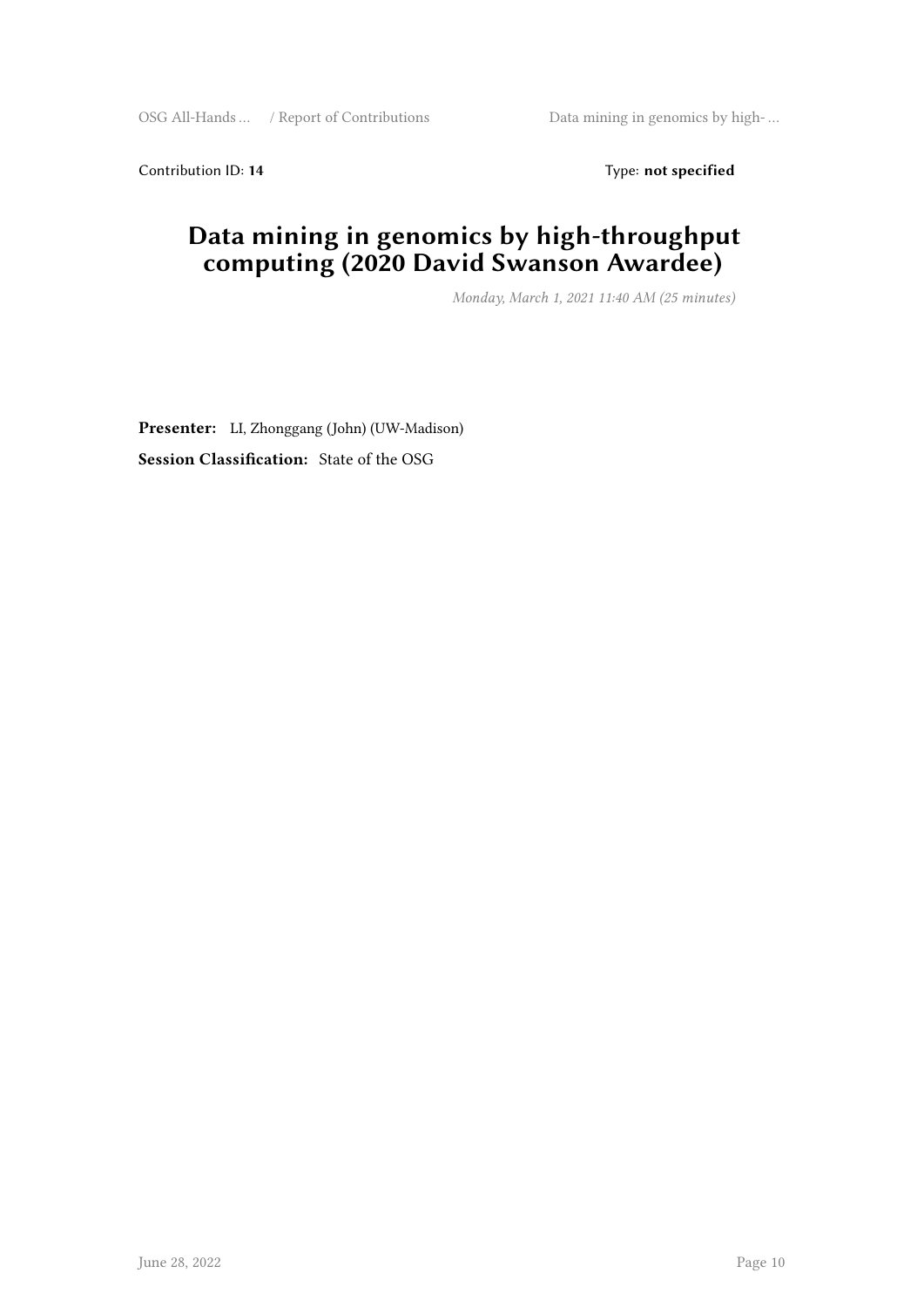Contribution ID: 15 Type: **not specified** 

#### **Computational biology on OSG (2021 David Swanson Awardee)**

*Monday, March 1, 2021 12:05 PM (25 minutes)*

**Presenter:** COOLEY, Nicholas (Department of Biomedical Informatics, University of Pittsburgh)

**Session Classification:** State of the OSG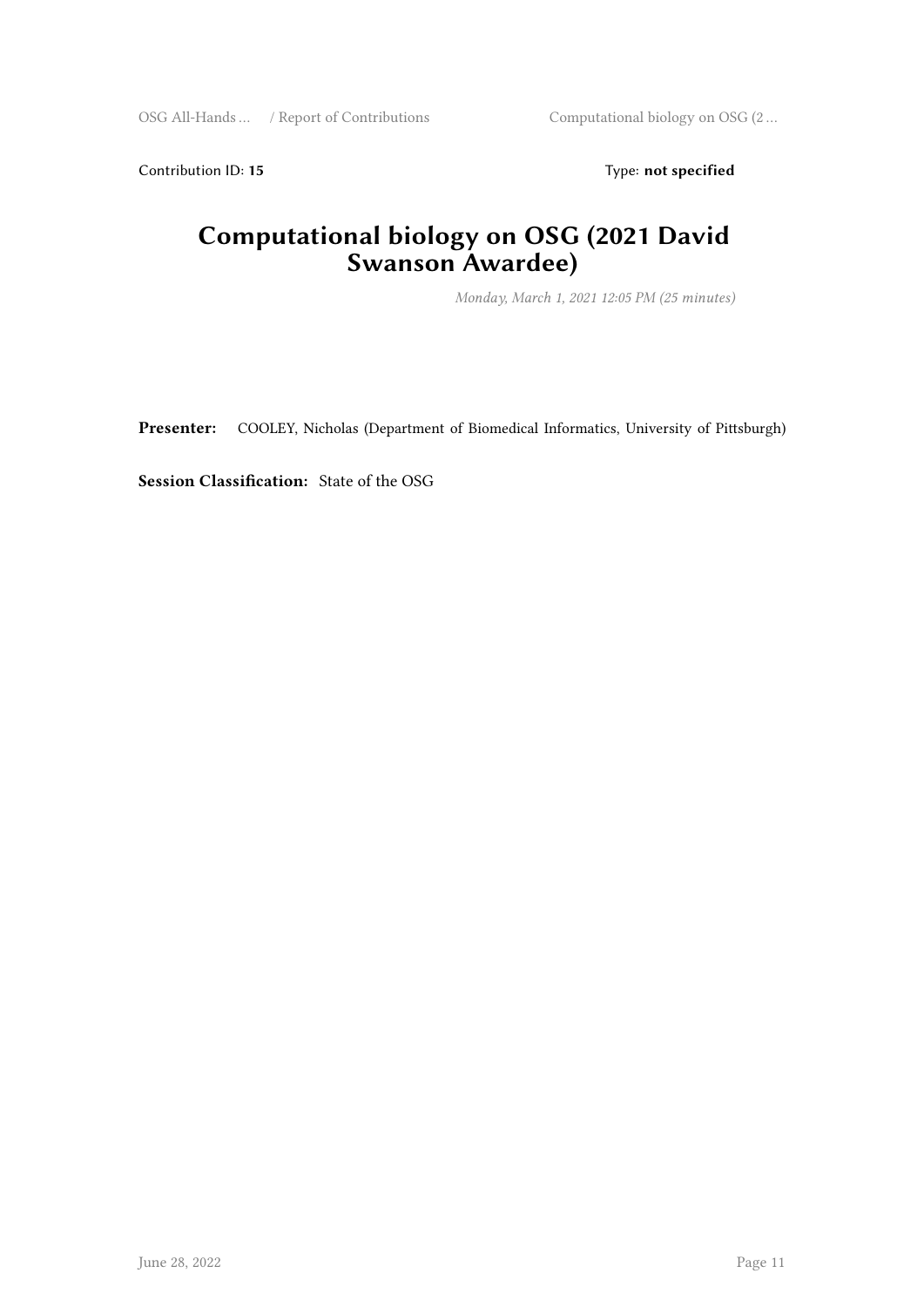Contribution ID: 16 Type: **not specified** 

#### **From identity-based authorization to capabilities: SciTokens, JWTs, and OAuth**

*Wednesday, March 3, 2021 1:35 PM (25 minutes)*

**Presenter:** BASNEY, Jim (NCSA)

**Session Classification:** Evolving the OSG Fabric of Services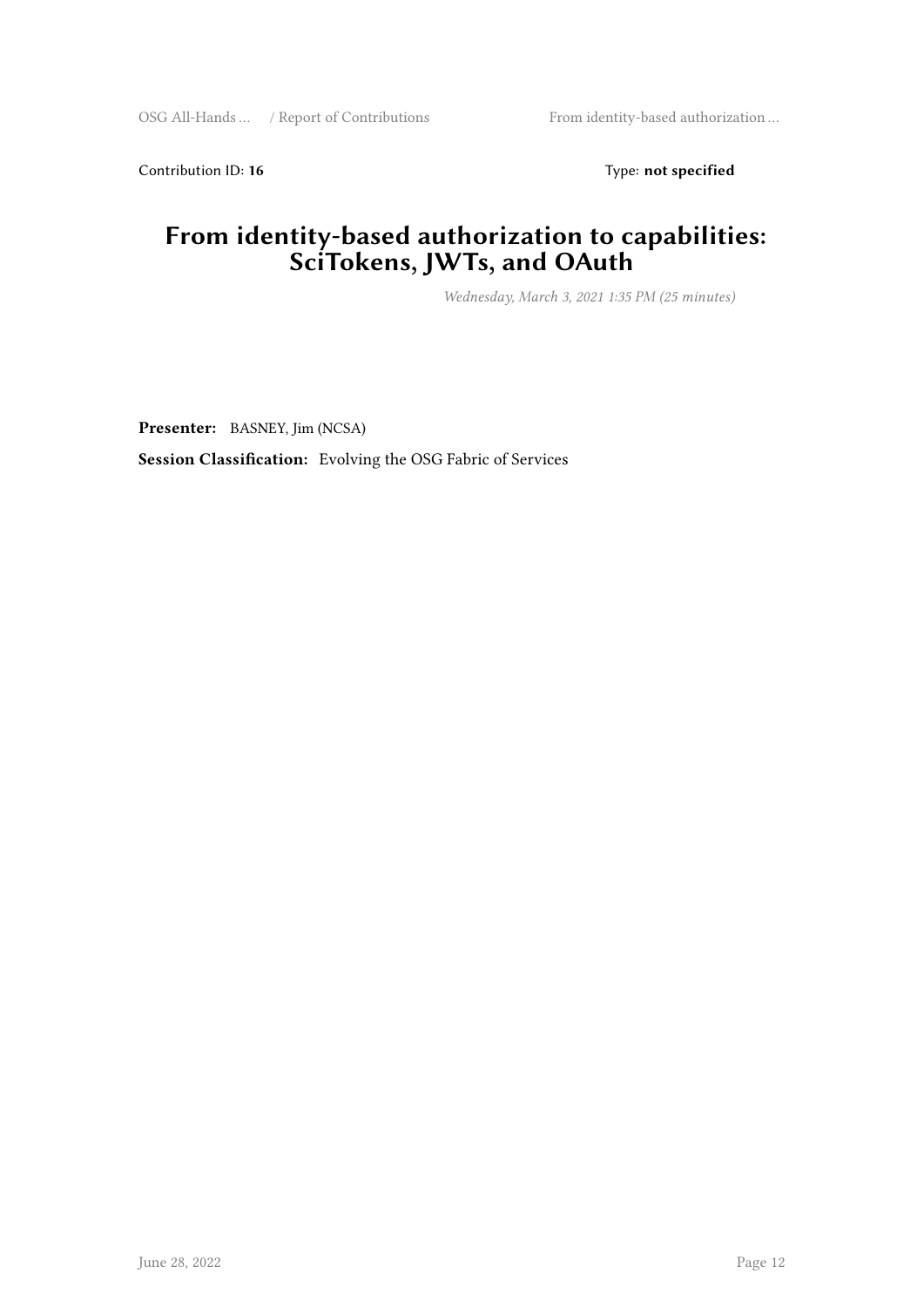Contribution ID: 17 Type: **not specified** 

## **Moving science data: One CDN to rule them all**

*Wednesday, March 3, 2021 2:00 PM (25 minutes)*

**Presenter:** WEITZEL, Derek (University of Nebraska - Lincoln) **Session Classification:** Evolving the OSG Fabric of Services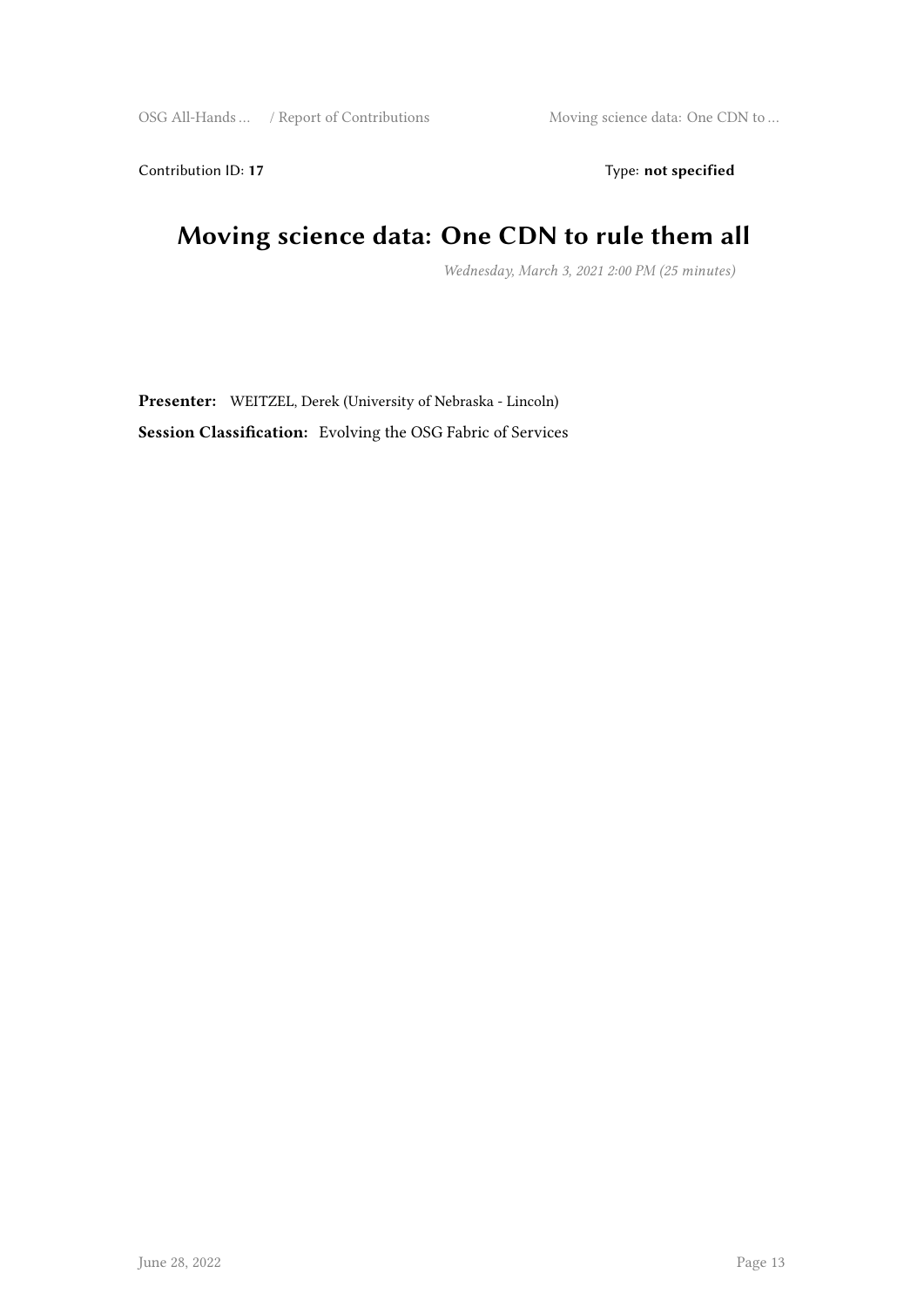Contribution ID: 18 Type: **not specified** 

## **HTTP Third-Party Copy: Getting rid of GridFTP**

*Wednesday, March 3, 2021 2:25 PM (15 minutes)*

**Presenter:** DAVILA, Diego (CMS)

**Session Classification:** Evolving the OSG Fabric of Services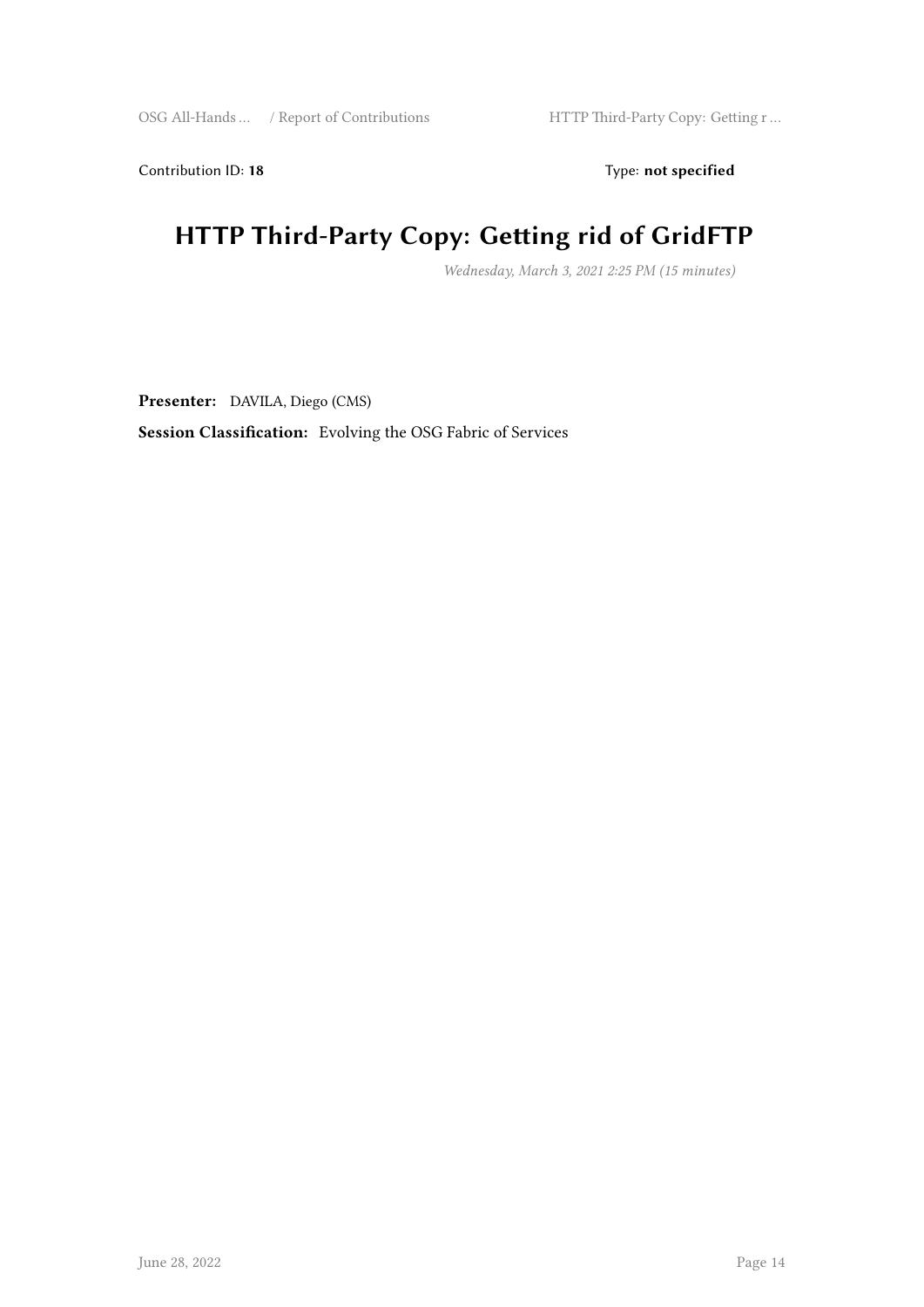Contribution ID: 19 Type: **not specified** 

## **Transitioning to tokens: Impact and interoperability**

*Wednesday, March 3, 2021 2:40 PM (20 minutes)*

**Presenter:** BOCKELMAN, Brian

**Session Classification:** Evolving the OSG Fabric of Services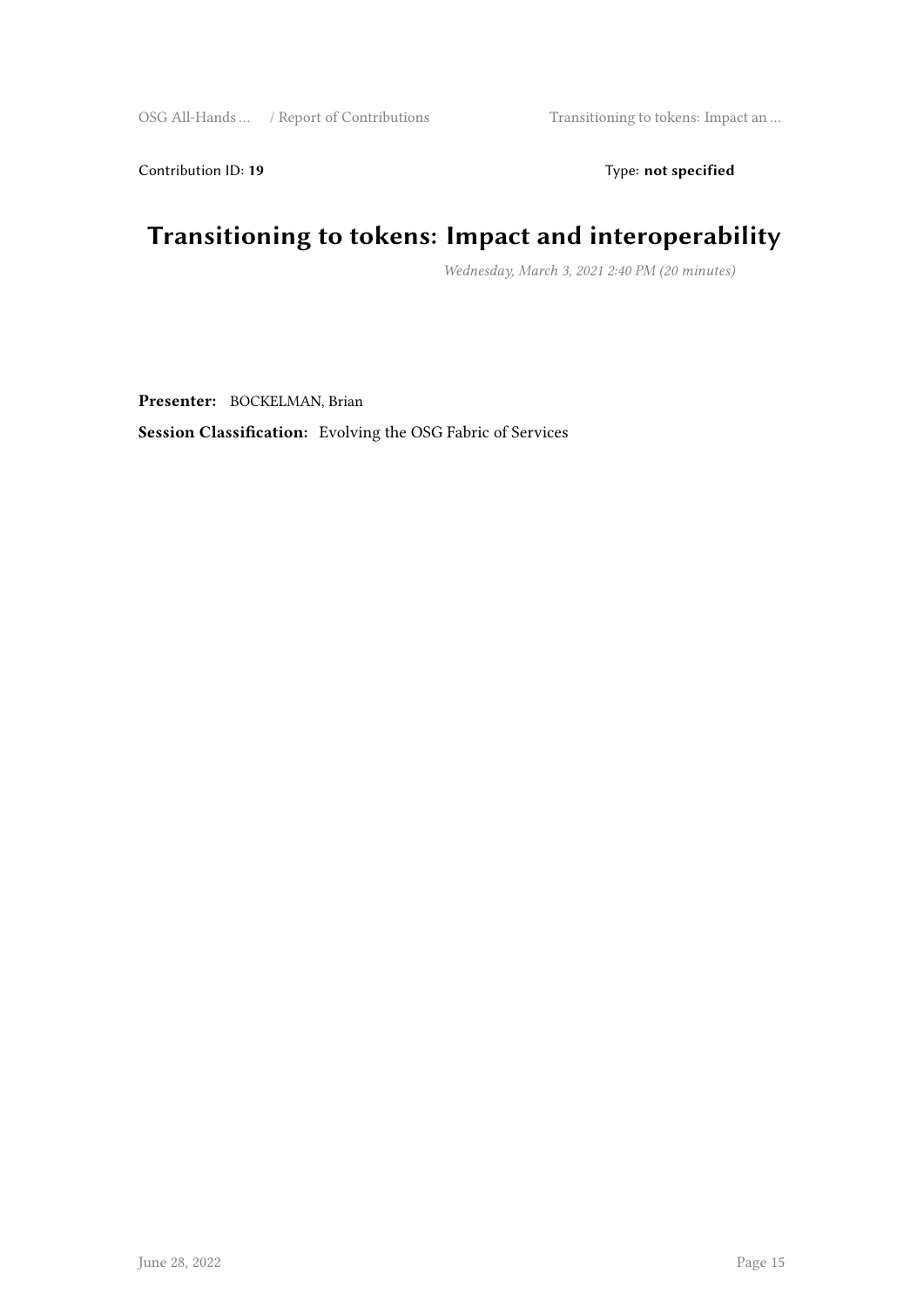Contribution ID: 20 Type: **not specified** 

#### **Background Monte Carlo production for Snowmass 2021**

*Thursday, March 4, 2021 10:45 AM (20 minutes)*

**Presenter:** STUPAK, John (University of Oklahoma) **Session Classification:** OSG and Multi-Institution Collaborations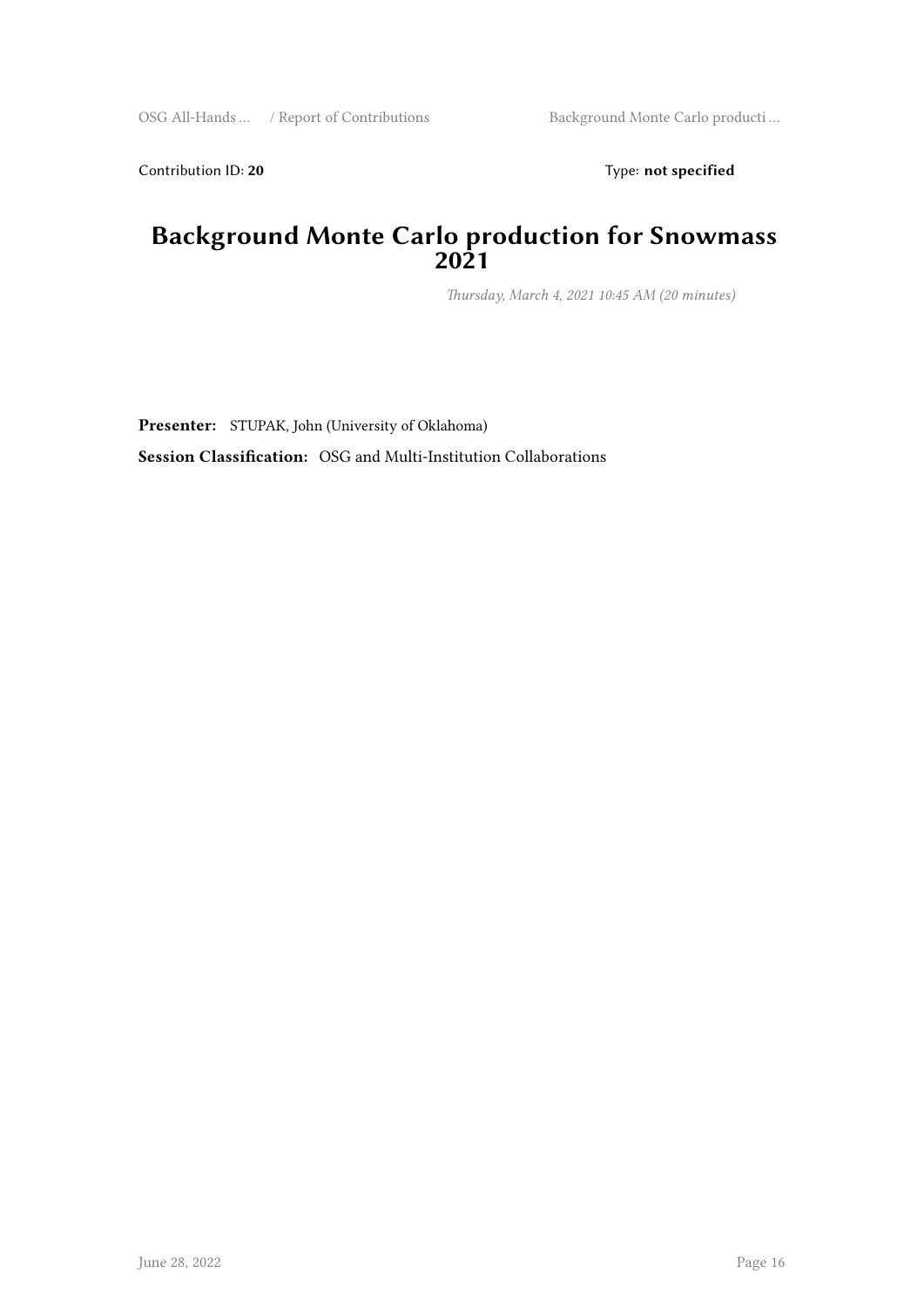Contribution ID: 21 Type: **not specified** 

## **Rubin Observatory's interim data facility**

*Thursday, March 4, 2021 11:05 AM (25 minutes)*

**Presenter:** CHIANG, Hsin-Fang (AURA/Vera C. Rubin Observatory) **Session Classification:** OSG and Multi-Institution Collaborations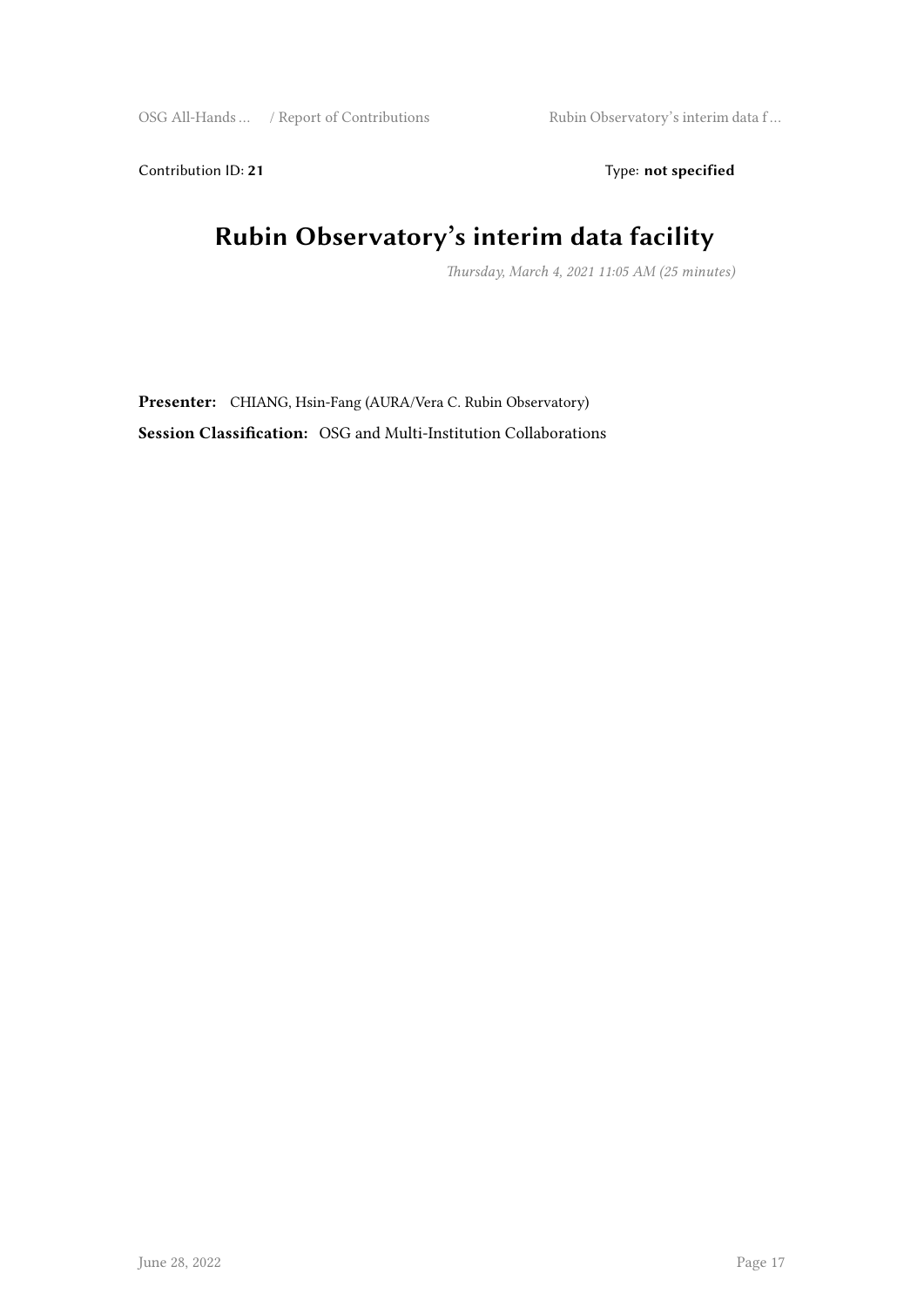Contribution ID: 22 Type: **not specified** 

#### **REDTOP: A next generation eta/eta' factory exploring Beyond Standard Model physics**

*Thursday, March 4, 2021 11:30 AM (20 minutes)*

**Presenter:** GATTO, Corrado (INFN and Northern Illinois University) **Session Classification:** OSG and Multi-Institution Collaborations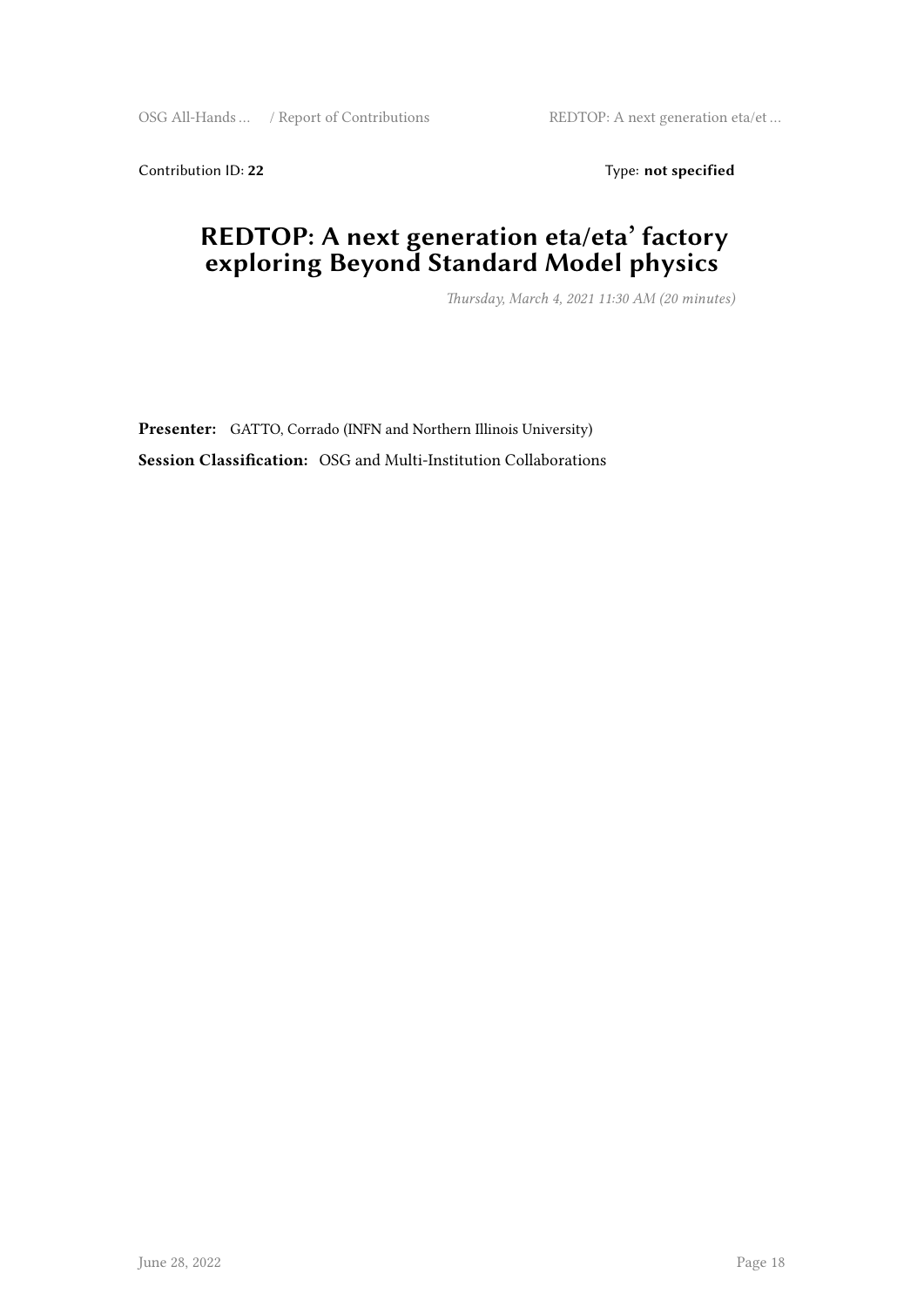Contribution ID: 23 Type: **not specified** 

## **Electron Ion Collider**

*Thursday, March 4, 2021 11:50 AM (20 minutes)*

**Presenter:** LAURET, Jerome (Brookhaven National Laboratory) **Session Classification:** OSG and Multi-Institution Collaborations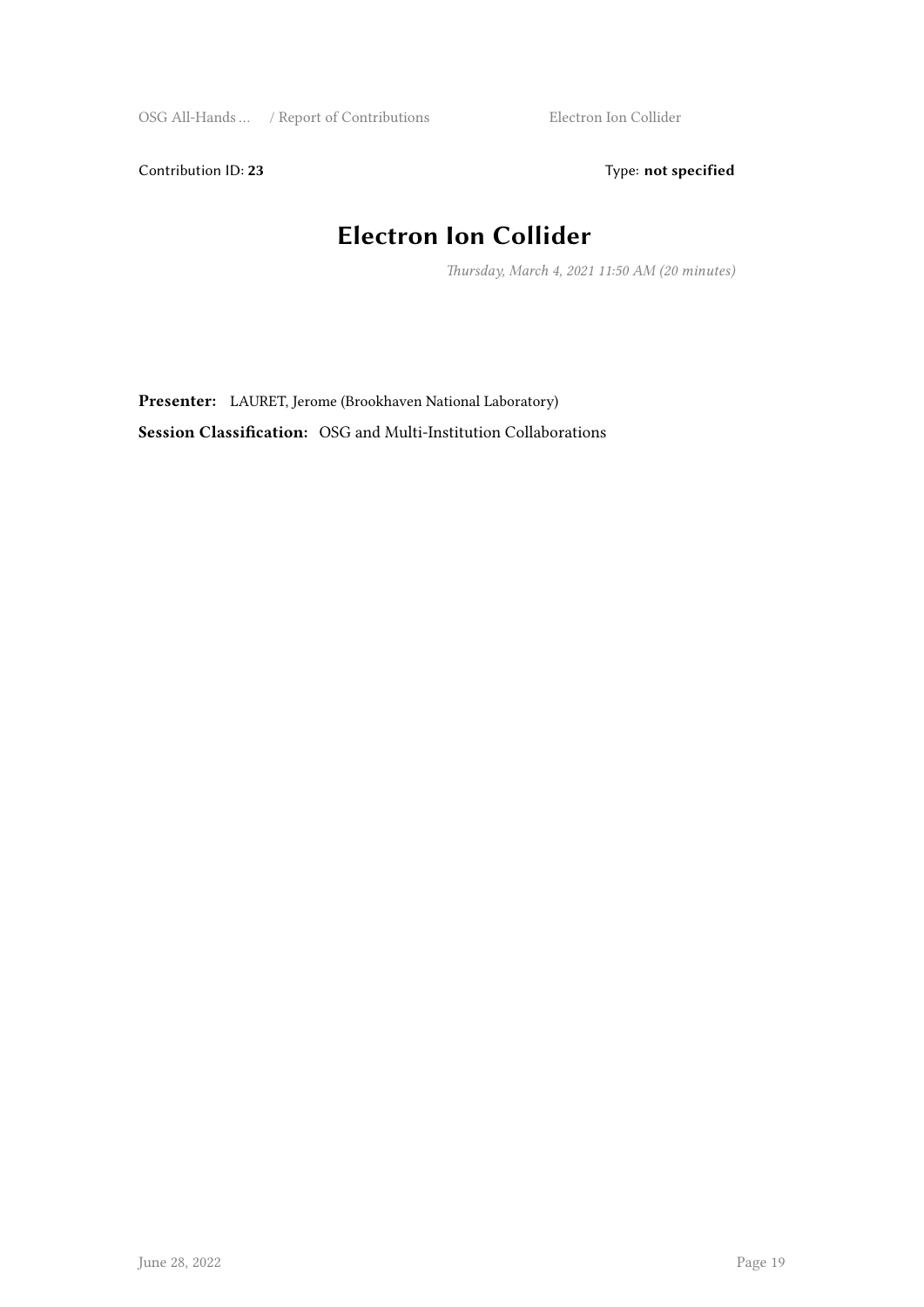Contribution ID: 24 Type: **not specified** 

#### **[Canceled] News from the Plains: Progress and Plans from Experiments at Fermilab**

*Thursday, March 4, 2021 12:10 PM (20 minutes)*

**Presenter:** GOODENOUGH, Lisa

**Session Classification:** OSG and Multi-Institution Collaborations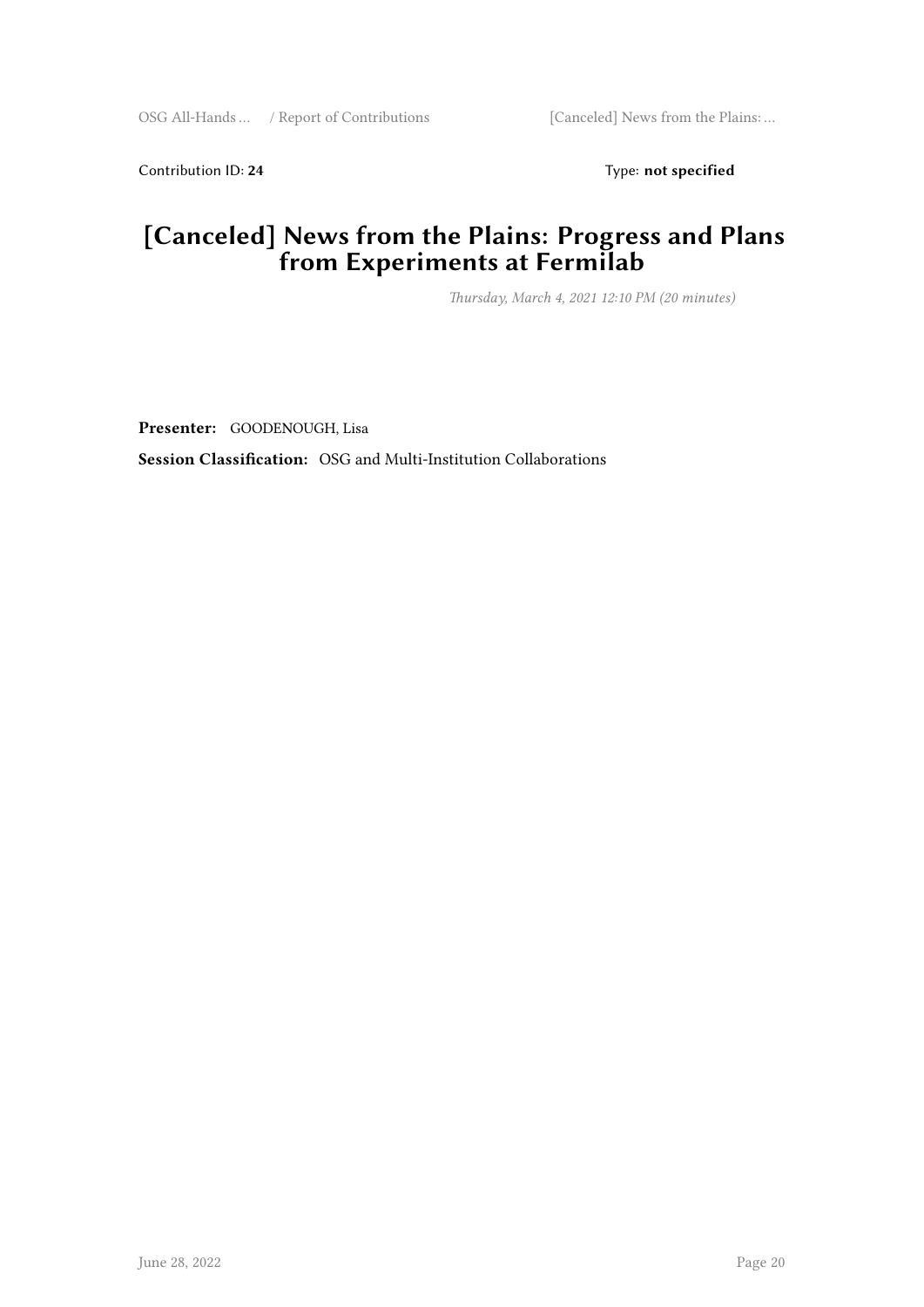Contribution ID: 25 Type: **not specified** 

#### **A vision for campus participation in the OSG Consortium**

*Tuesday, March 2, 2021 1:30 PM (10 minutes)*

**Presenter:** SEDORE, Eric (Syracuse University) **Session Classification:** Campus Perspectives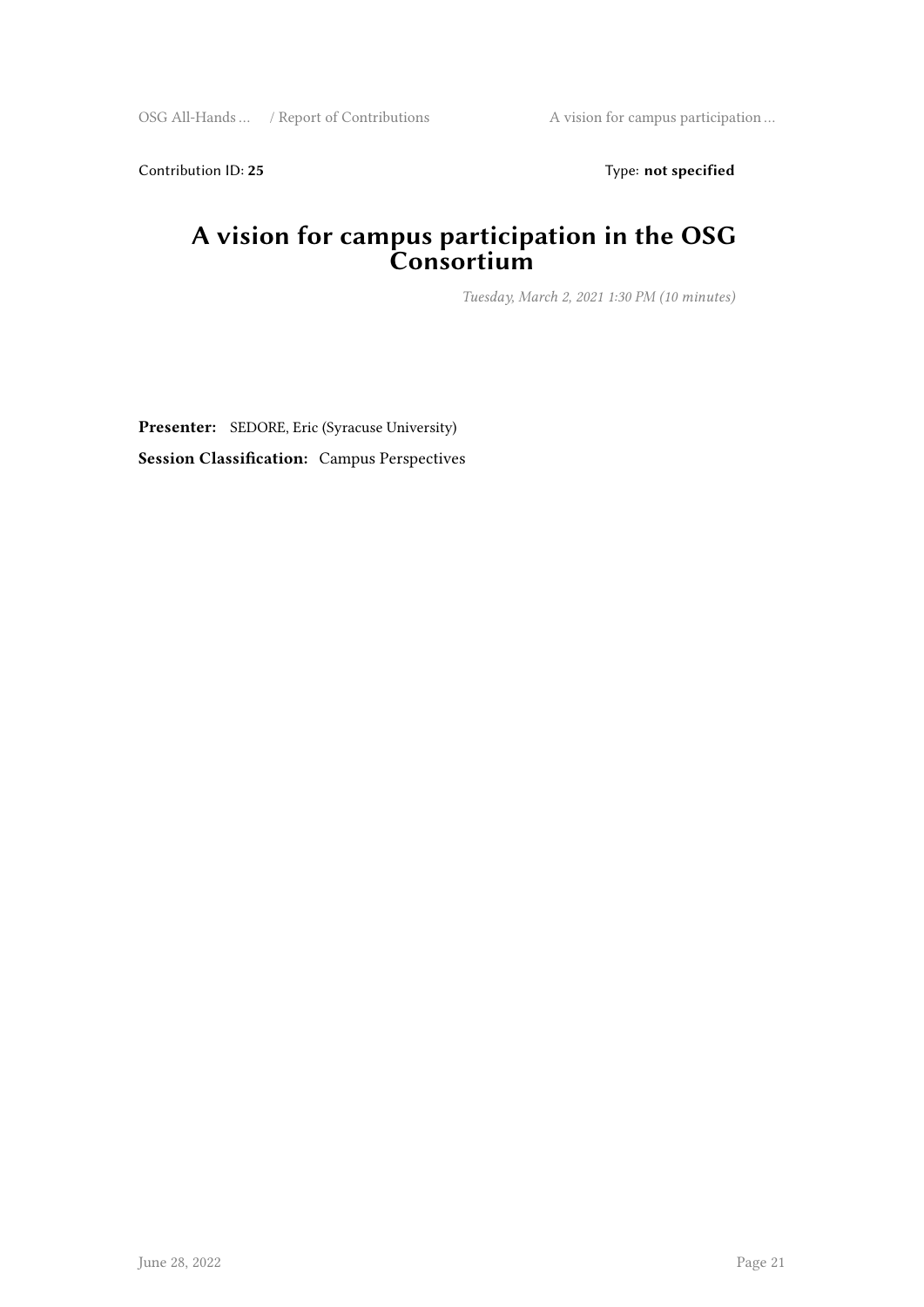Contribution ID: 26 Type: **not specified** 

#### **Using OSG to facilitate research computing at a regional university**

*Tuesday, March 2, 2021 1:55 PM (15 minutes)*

**Presenter:** Dr EVERT, Jeremy (Southwestern Oklahoma State University) **Session Classification:** Campus Perspectives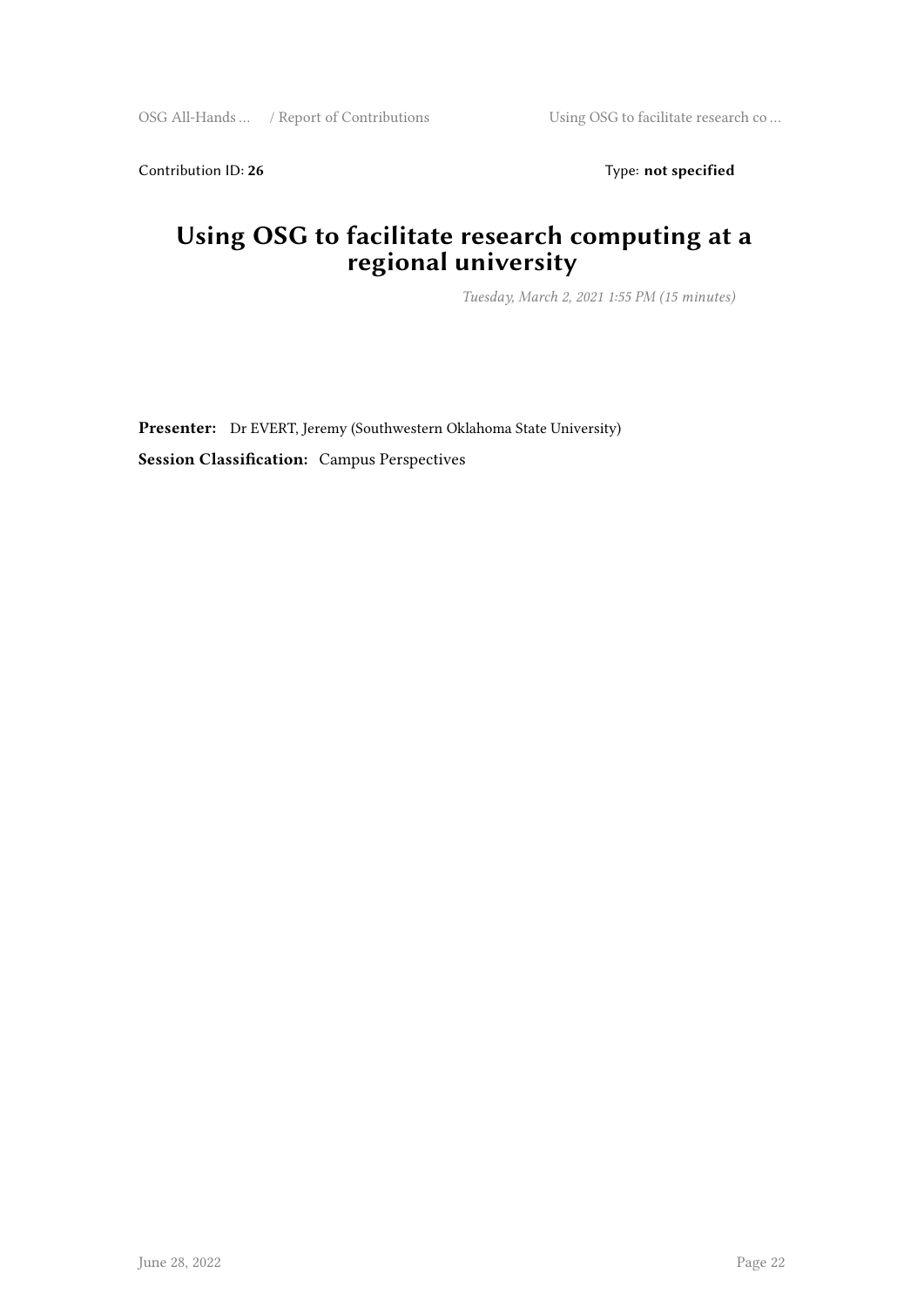Contribution ID: 27 Type: **not specified** 

#### **Connect campus users to remote dHTC resources using OSG access points**

*Tuesday, March 2, 2021 2:10 PM (15 minutes)*

**Presenter:** SINGH , Sajesh (American Museum of Natural History) **Session Classification:** Campus Perspectives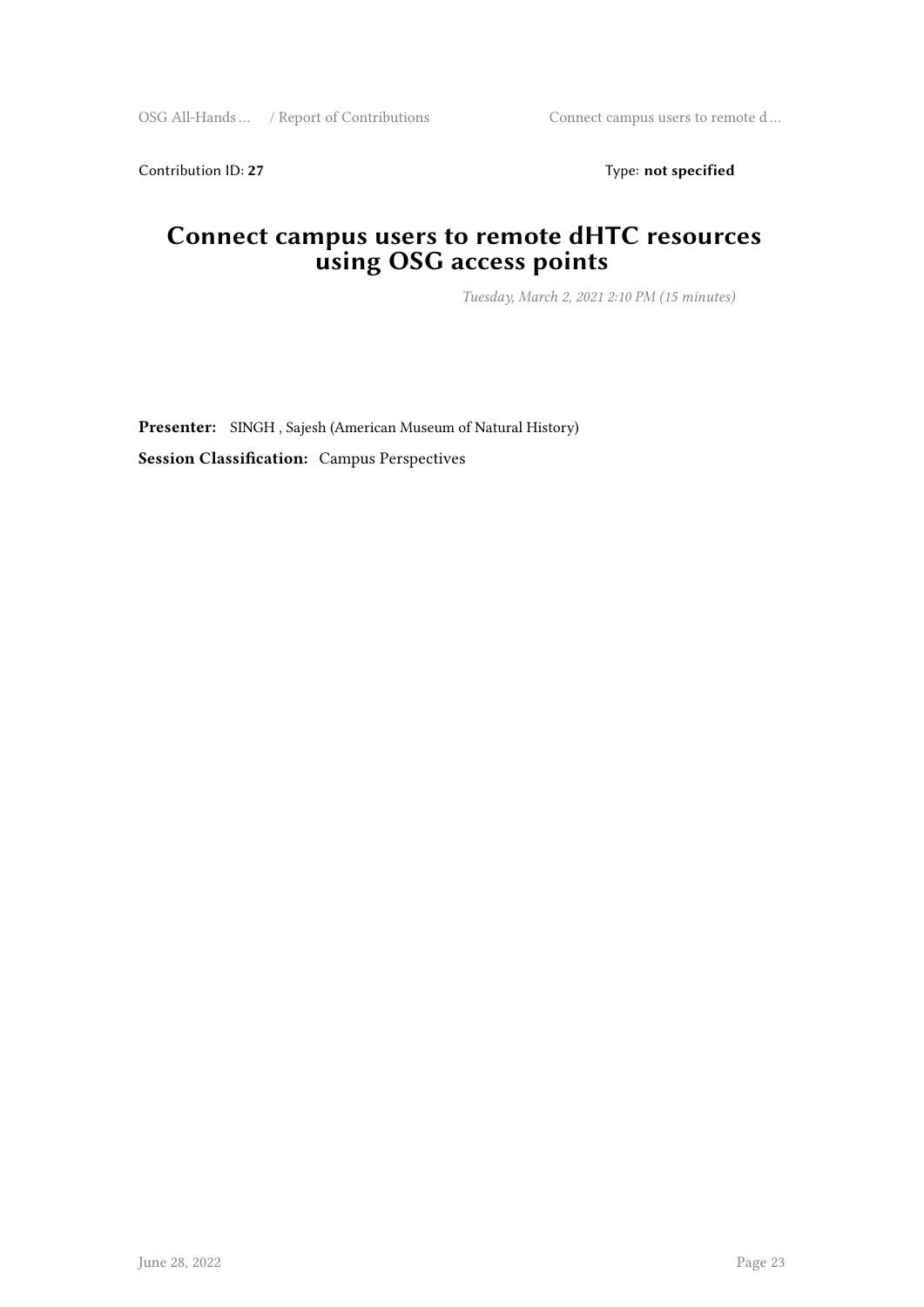Contribution ID: 28 Type: **not specified** 

#### **Q&A Speaker Panel**

*Tuesday, March 2, 2021 2:25 PM (35 minutes)*

**Presenters:** GAYLORD, Clark (George Washington University); SEDORE, Eric (Syracuse University); Dr EVERT, Jeremy (Southwestern Oklahoma State University); MICHAEL, Lauren (UW-Madison Center for High Throughput Computing (CHTC)); SINGH , Sajesh (American Museum of Natural History)

**Session Classification:** Campus Perspectives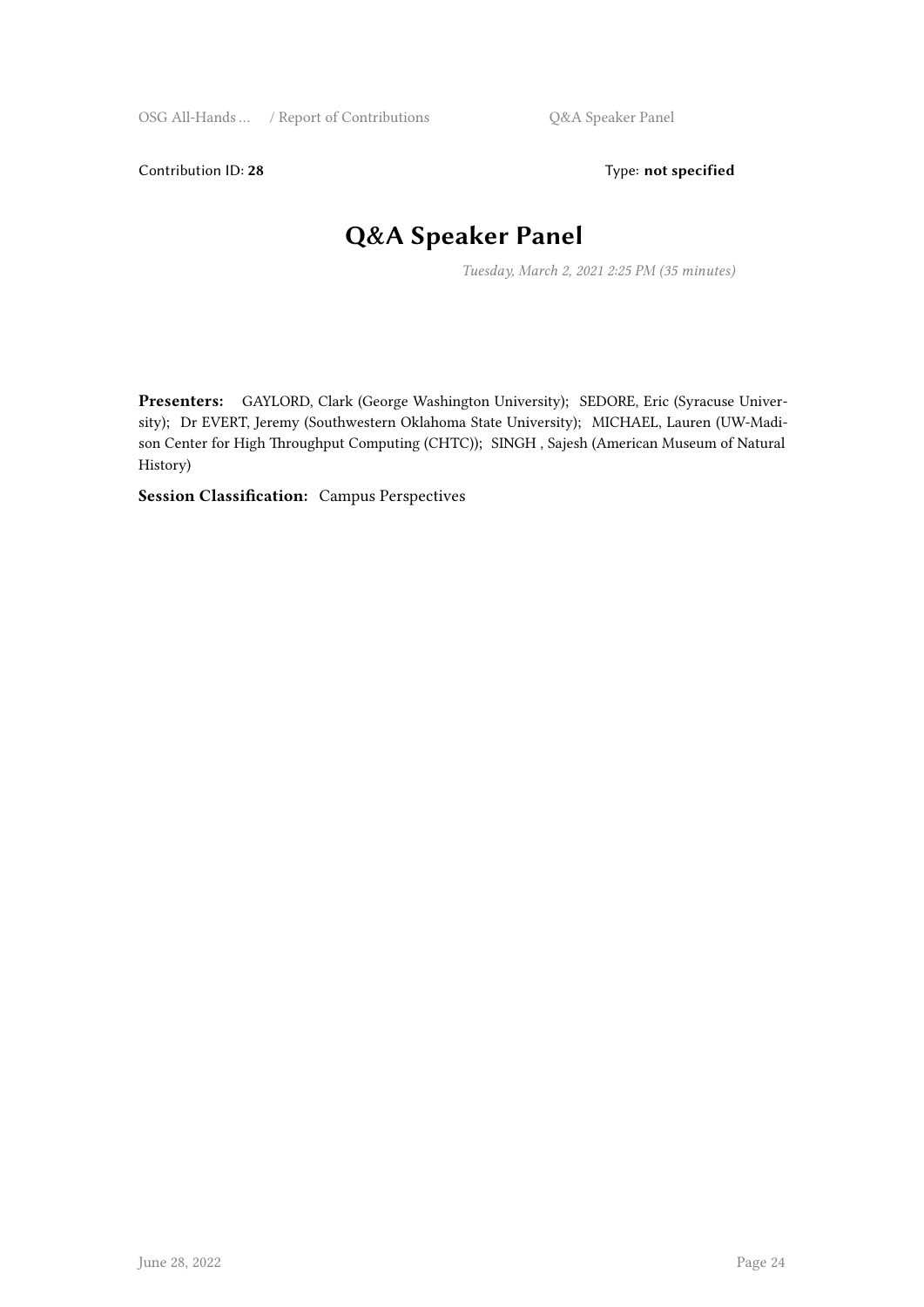Contribution ID: 29 Type: **not specified** 

## **OSG as an agile computing environment**

*Wednesday, March 3, 2021 11:00 AM (25 minutes)*

**Presenter:** WUERTHWEIN, Frank (UCSD)

**Session Classification:** OSG as an Agile Computing Environment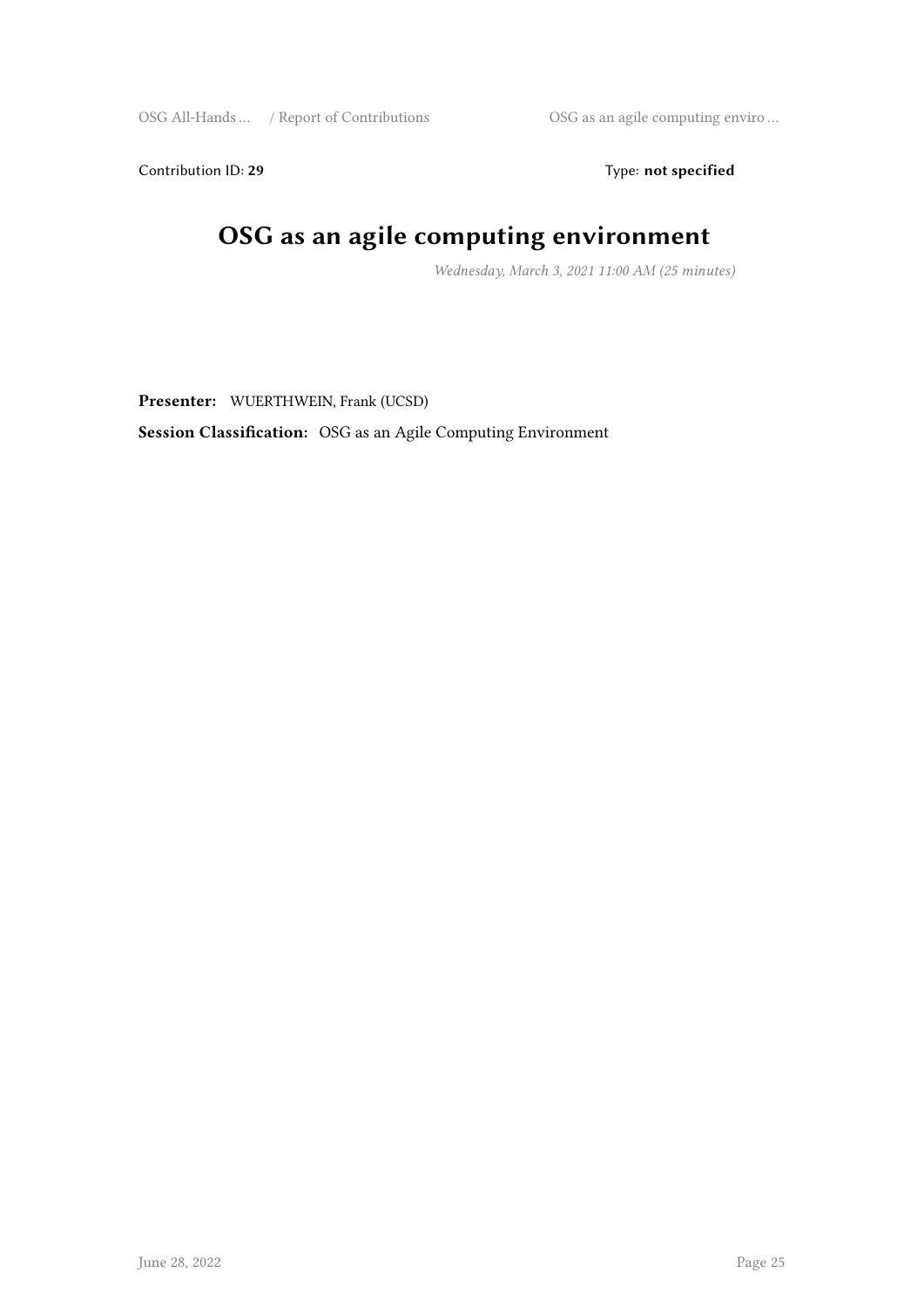Contribution ID: 30 Type: **not specified** 

#### **Accessing XSEDE allocations from the OSG access points**

*Wednesday, March 3, 2021 11:50 AM (15 minutes)*

**Presenter:** RYNGE, Mats (USC / Information Sciences Institute) **Session Classification:** OSG as an Agile Computing Environment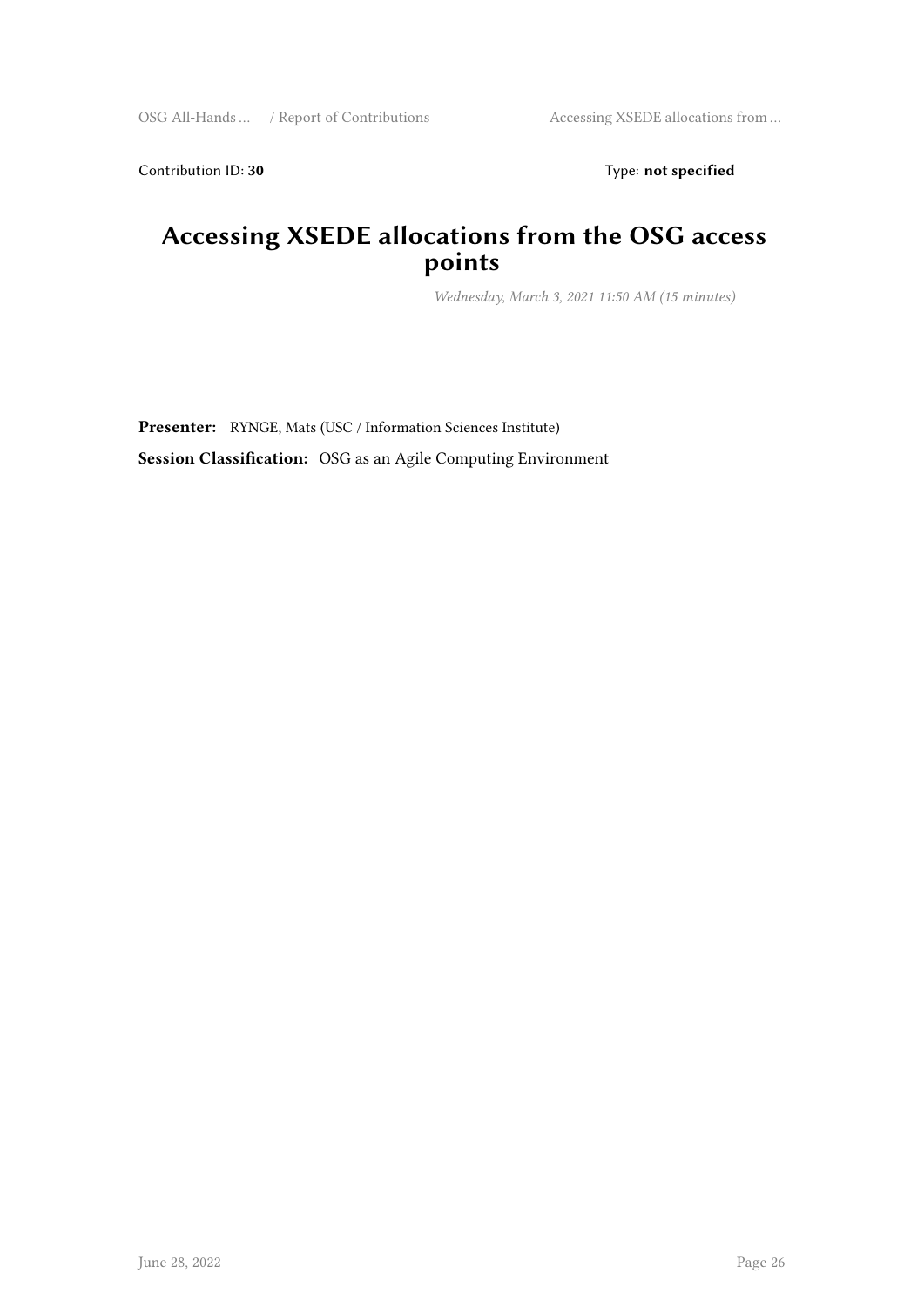Contribution ID: 31 Type: **not specified** 

#### **Searching for dark matter with XENON, OSG, and XD/XSEDE**

*Wednesday, March 3, 2021 12:05 PM (25 minutes)*

**Presenter:** SHOCKLEY , Evan (University of California San Diego) **Session Classification:** OSG as an Agile Computing Environment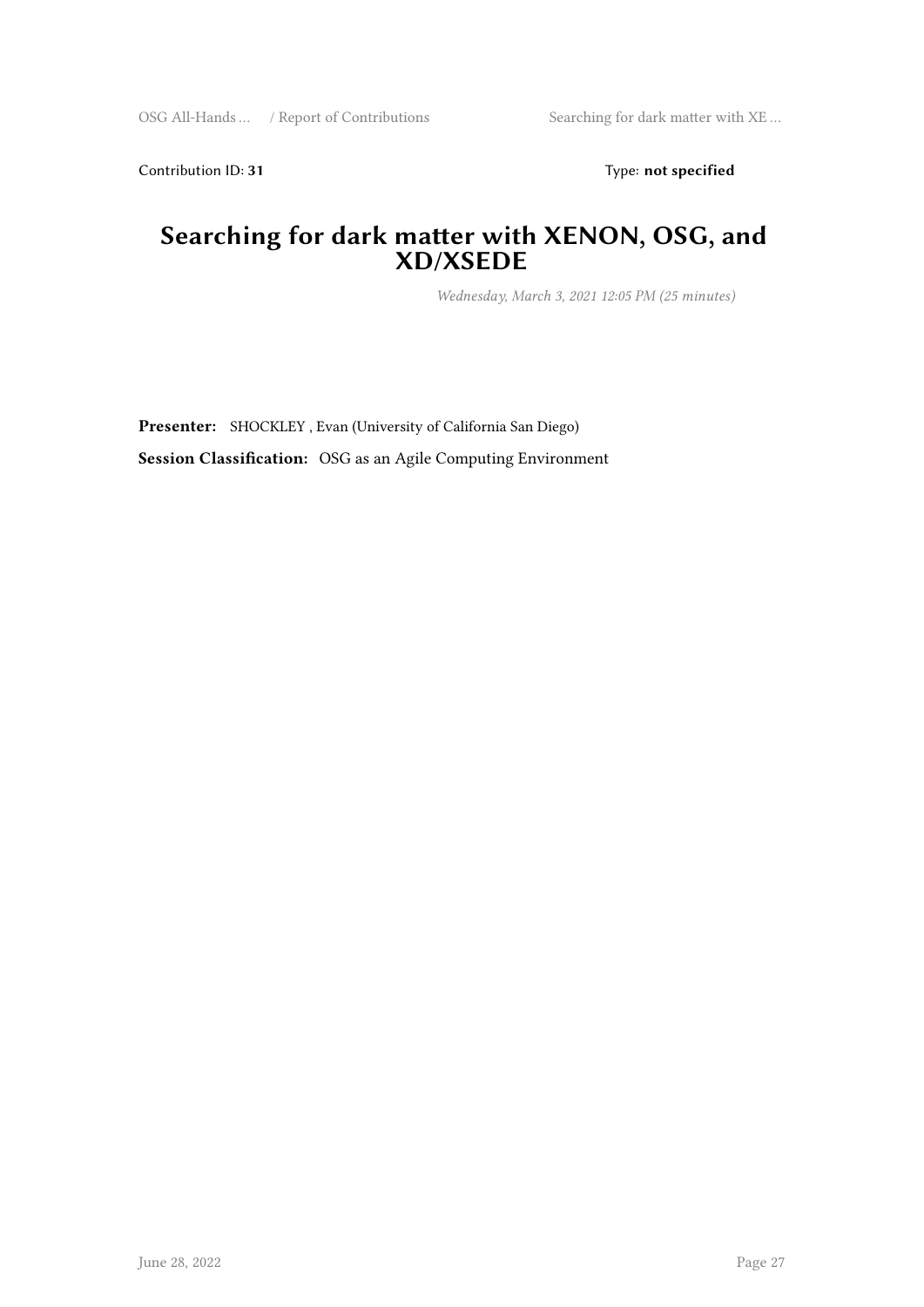Contribution ID: 32 Type: **not specified** 

#### **Advancing data intensive science at George Washington University**

*Tuesday, March 2, 2021 1:40 PM (15 minutes)*

**Presenter:** GAYLORD, Clark (George Washington University) **Session Classification:** Campus Perspectives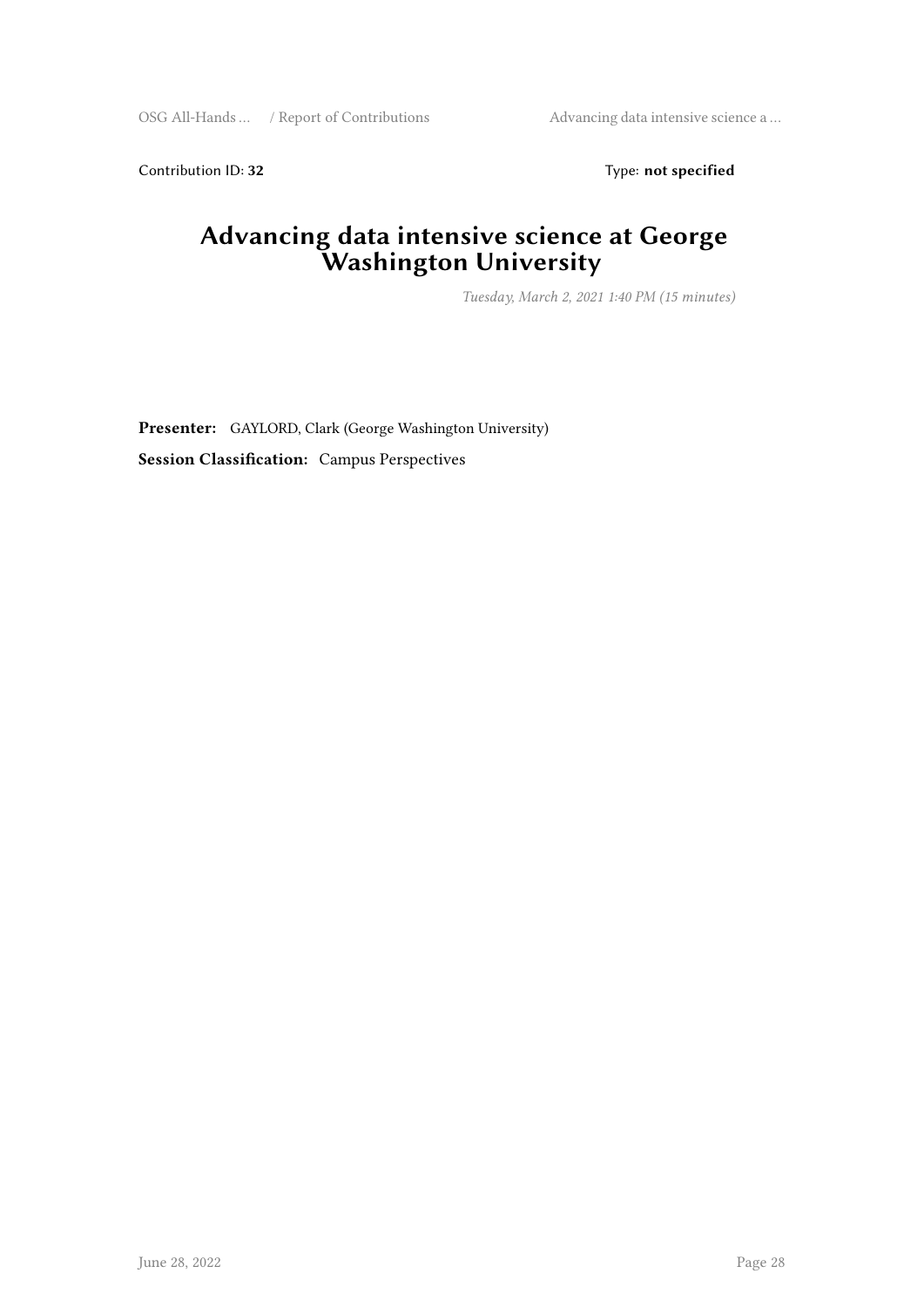Contribution ID: 33 Type: **not specified** 

## **CLAS12 simulations on the OSG**

*Wednesday, March 3, 2021 11:25 AM (25 minutes)*

**Presenter:** Dr UNGARO, Maurizio (Jefferson Lab)

**Session Classification:** OSG as an Agile Computing Environment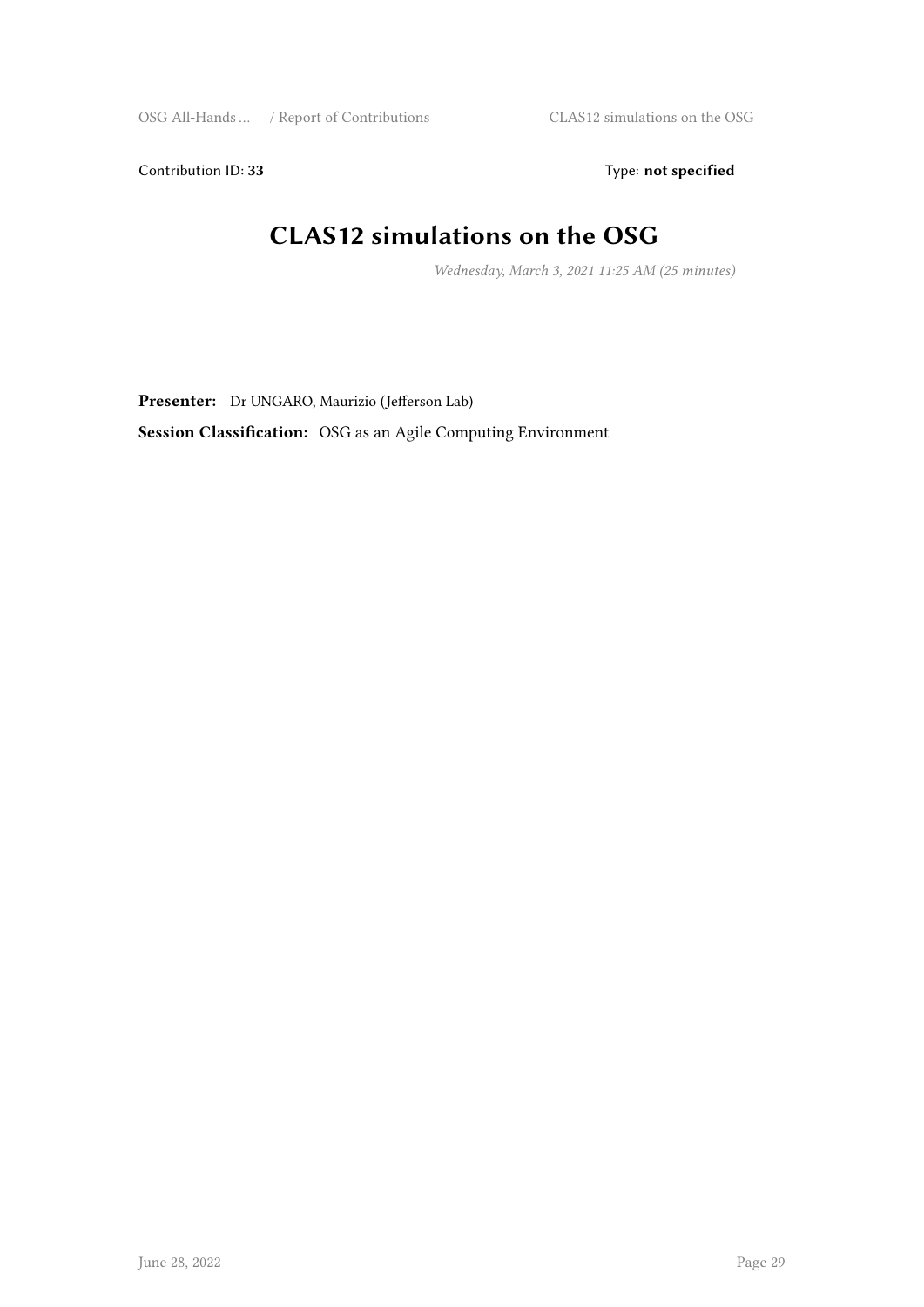Contribution ID: 34 Type: **not specified** 

#### **Introduction**

*Friday, March 5, 2021 11:00 AM (10 minutes)*

**Presenters:** MELO, Andrew (Vanderbilt University); MASON, David (FNAL); GARDNER, Robert (University of Chicago); LANCON, eric (BNL)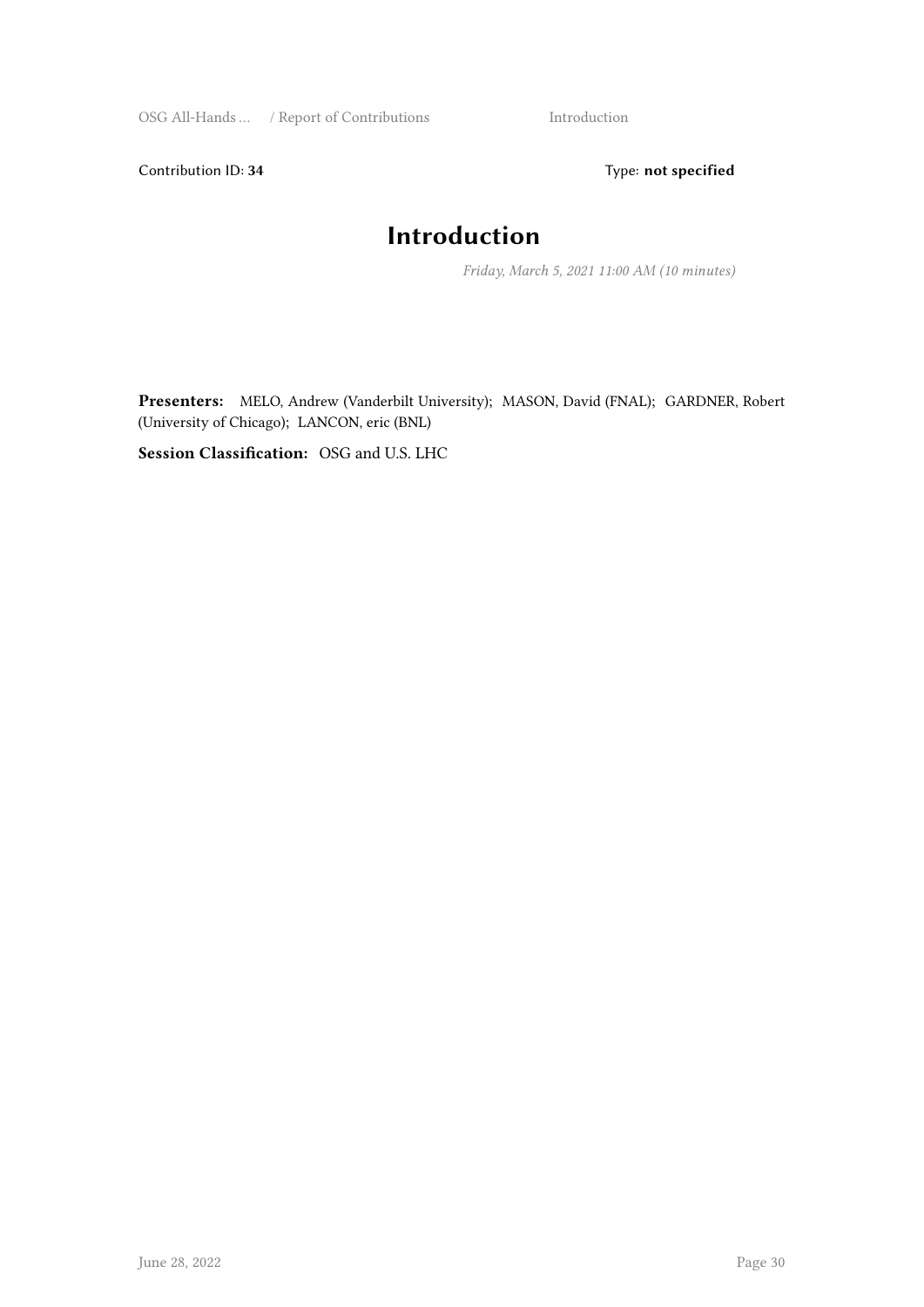Contribution ID: 35 Type: **not specified** 

## **Ceph update**

*Friday, March 5, 2021 11:10 AM (15 minutes)*

**Presenter:** BALCAS, Justas (Caltech) **Session Classification:** OSG and U.S. LHC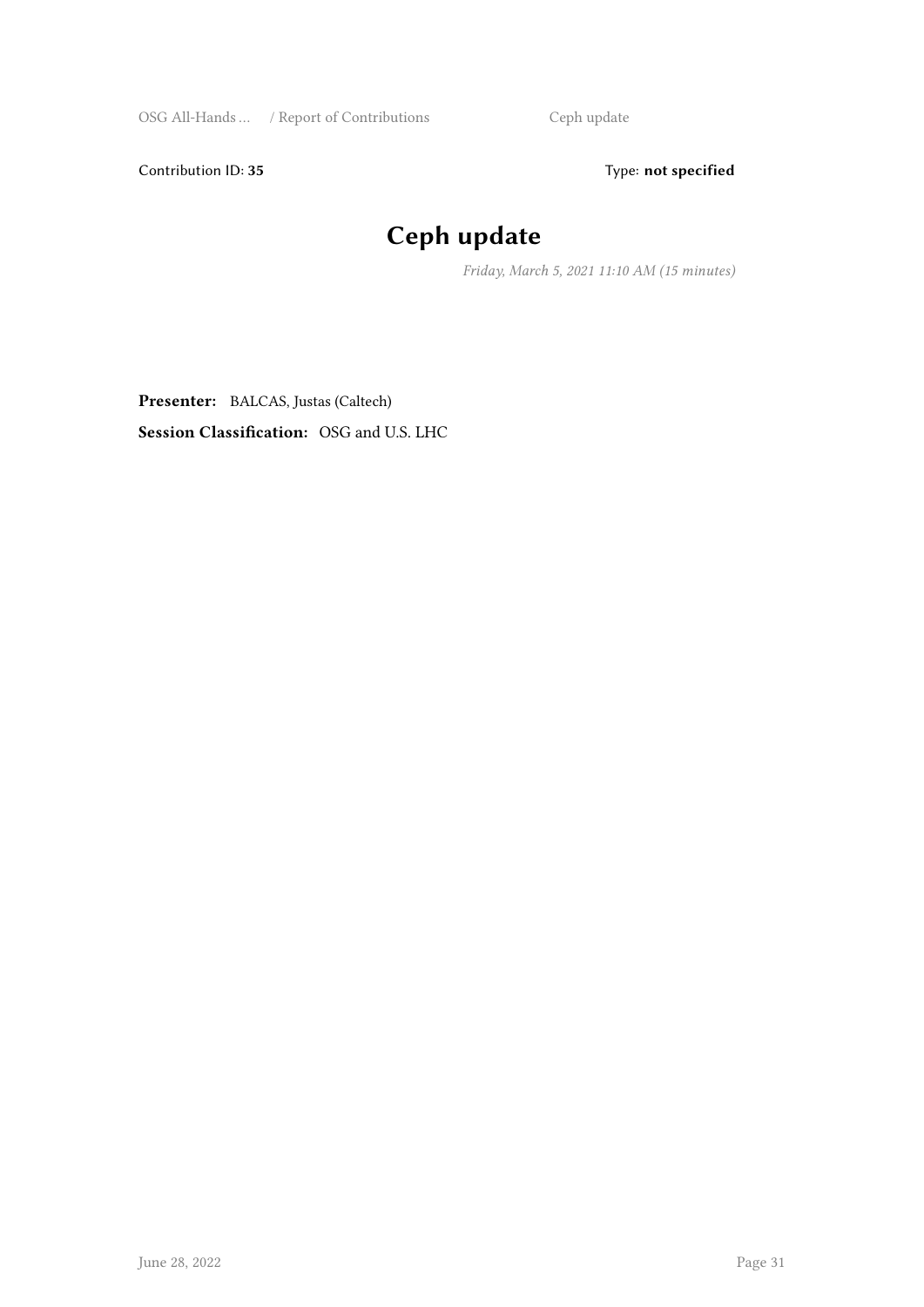Contribution ID: 36 Type: **not specified** 

## **HDFS post-OSG 3.5**

*Friday, March 5, 2021 11:25 AM (15 minutes)*

**Presenter:** MOHAPATRA, Ajit (UW–Madison)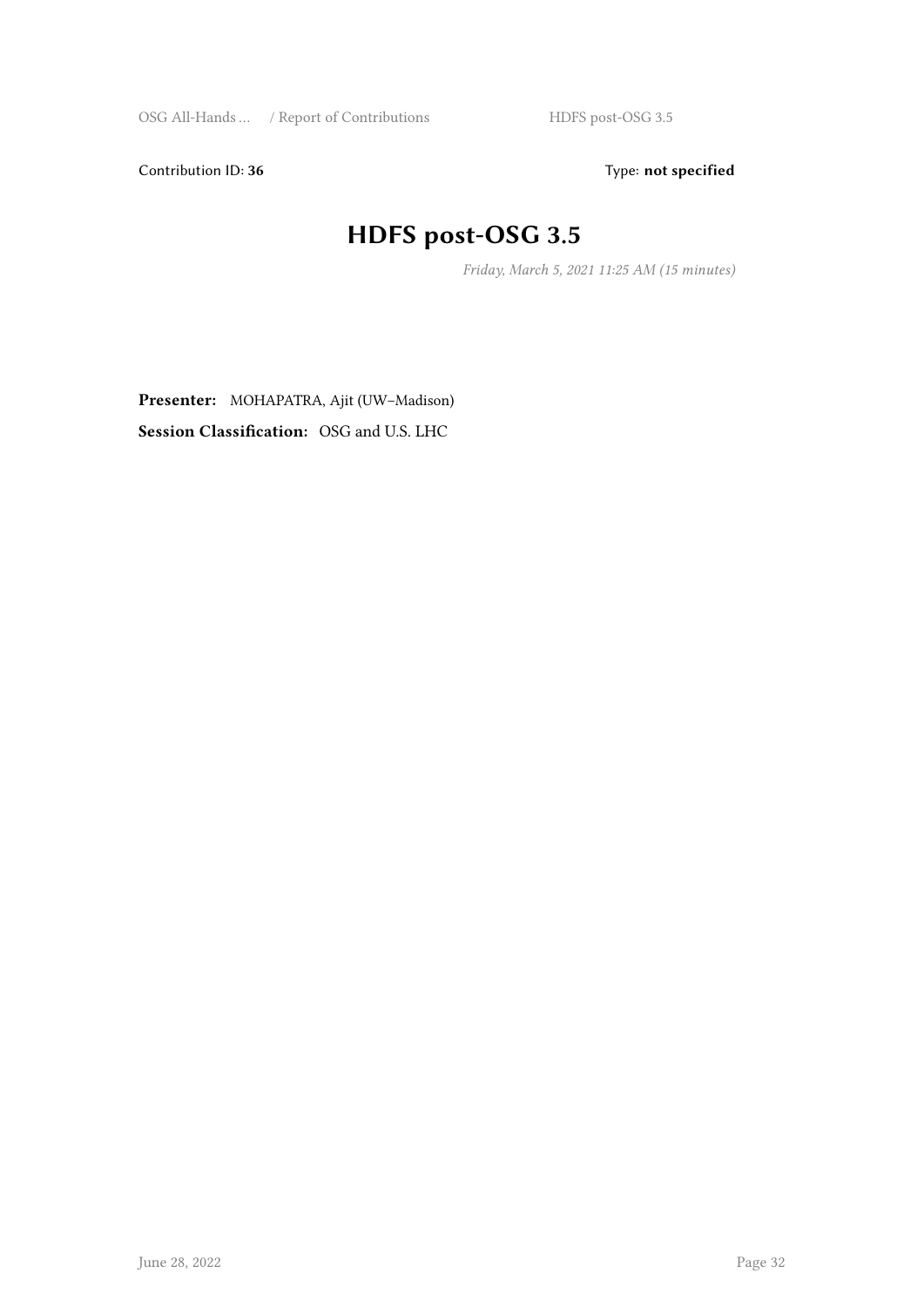Contribution ID: 37 Type: **not specified** 

## **Future analysis facilities**

*Friday, March 5, 2021 1:50 PM (45 minutes)*

**Presenters:** Dr HOLZMAN, Burt (FNAL); HOLLOWELL, Christopher (Brookhaven National Laboratory); YANG, Wei (SLAC)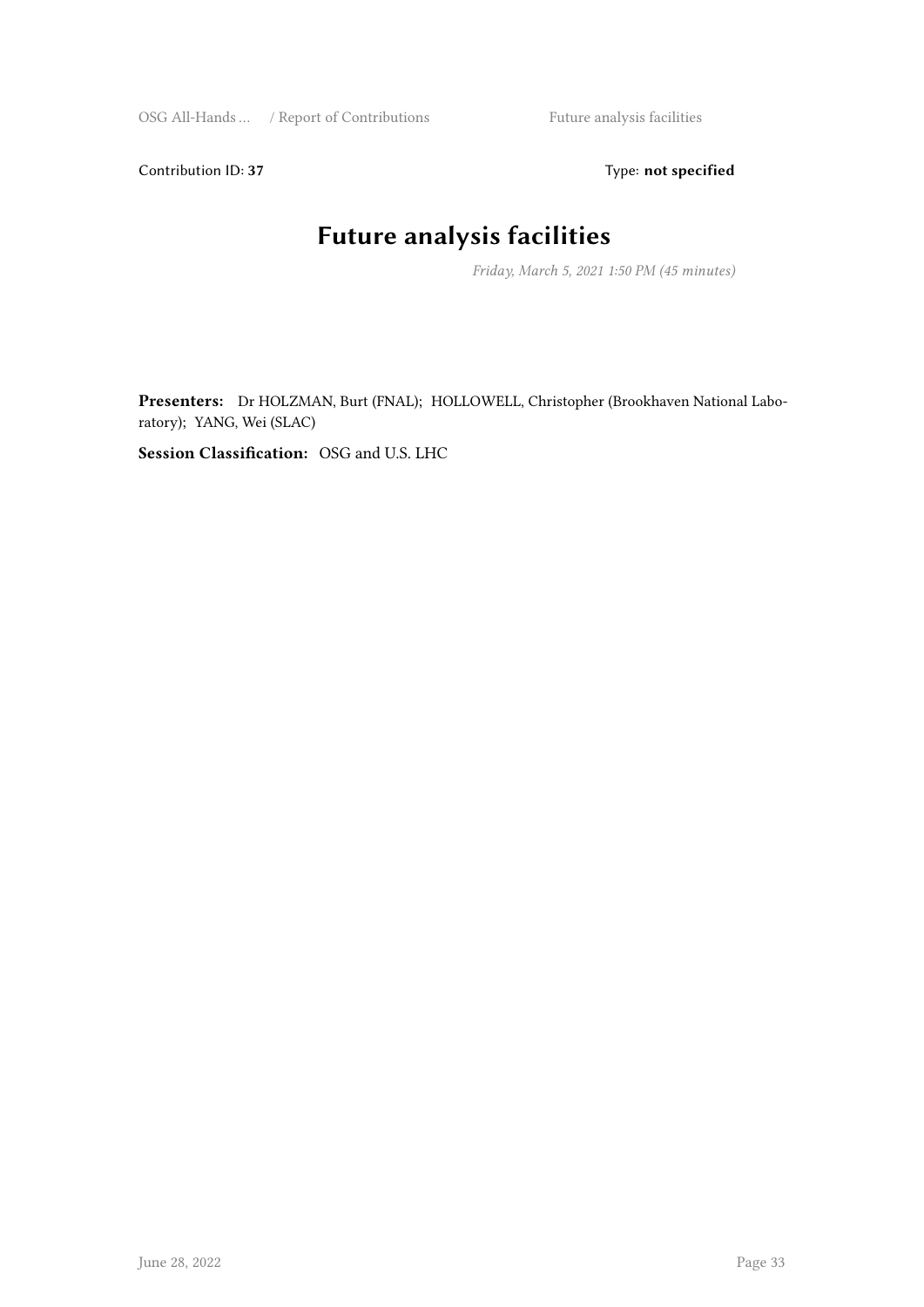Contribution ID: 38 Type: **not specified** 

## **Networking Challenges**

*Friday, March 5, 2021 11:40 AM (40 minutes)*

**Presenters:** ATTEBURY, Garhan (UNIVERSITY of NEBRASKA–LINCOLN); NEWMAN, Harvey (Caltech); ITO, Hironori (Brookhaven National Laboratory); MCKEE, Shawn (Univ. of Michigan)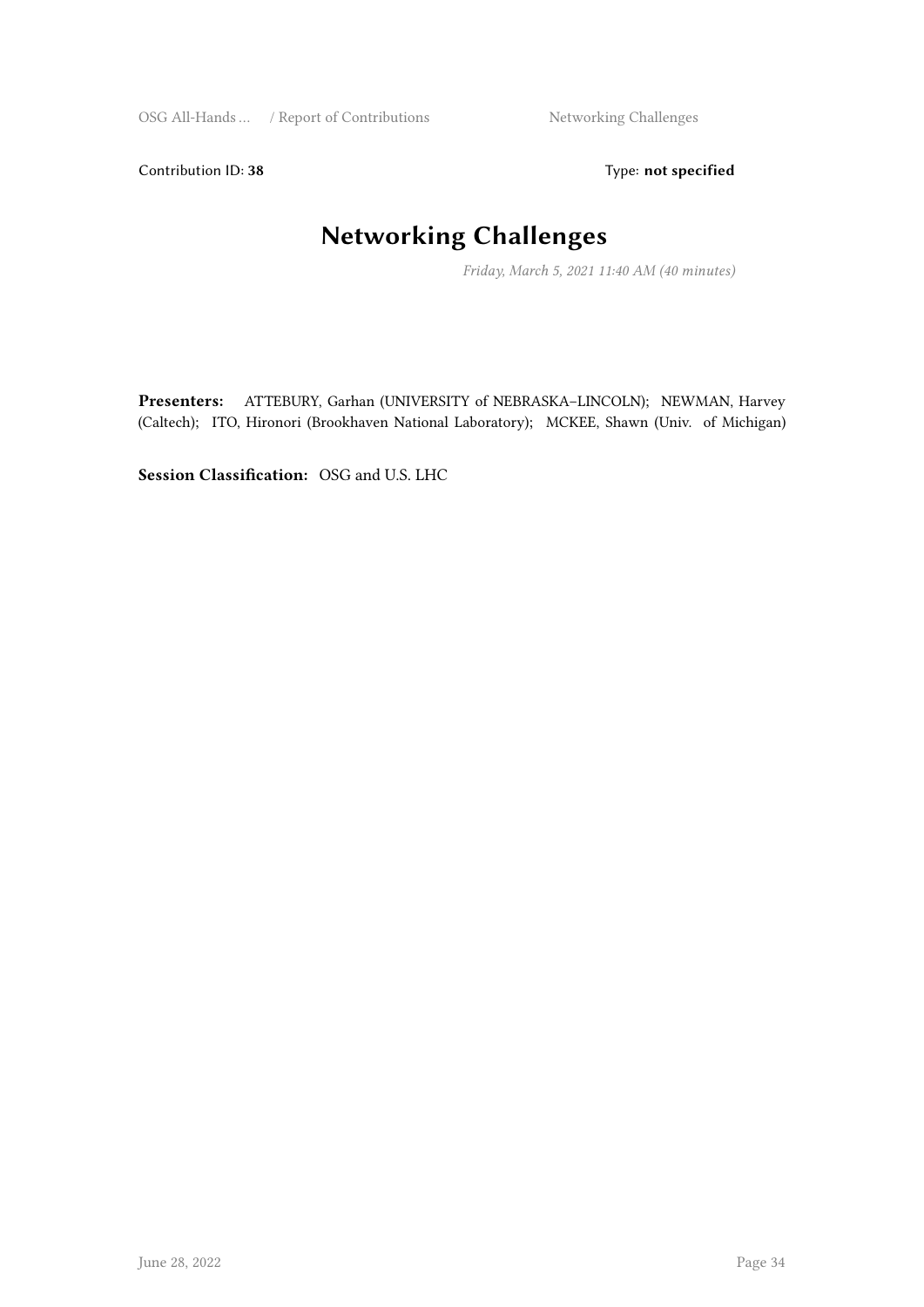Contribution ID: 39 Type: **not specified** 

#### **Latest updates on the WLCG Token Transition Planning**

*Friday, March 5, 2021 1:30 PM (20 minutes)*

**Presenter:** BOCKELMAN, Brian **Session Classification:** OSG and U.S. LHC